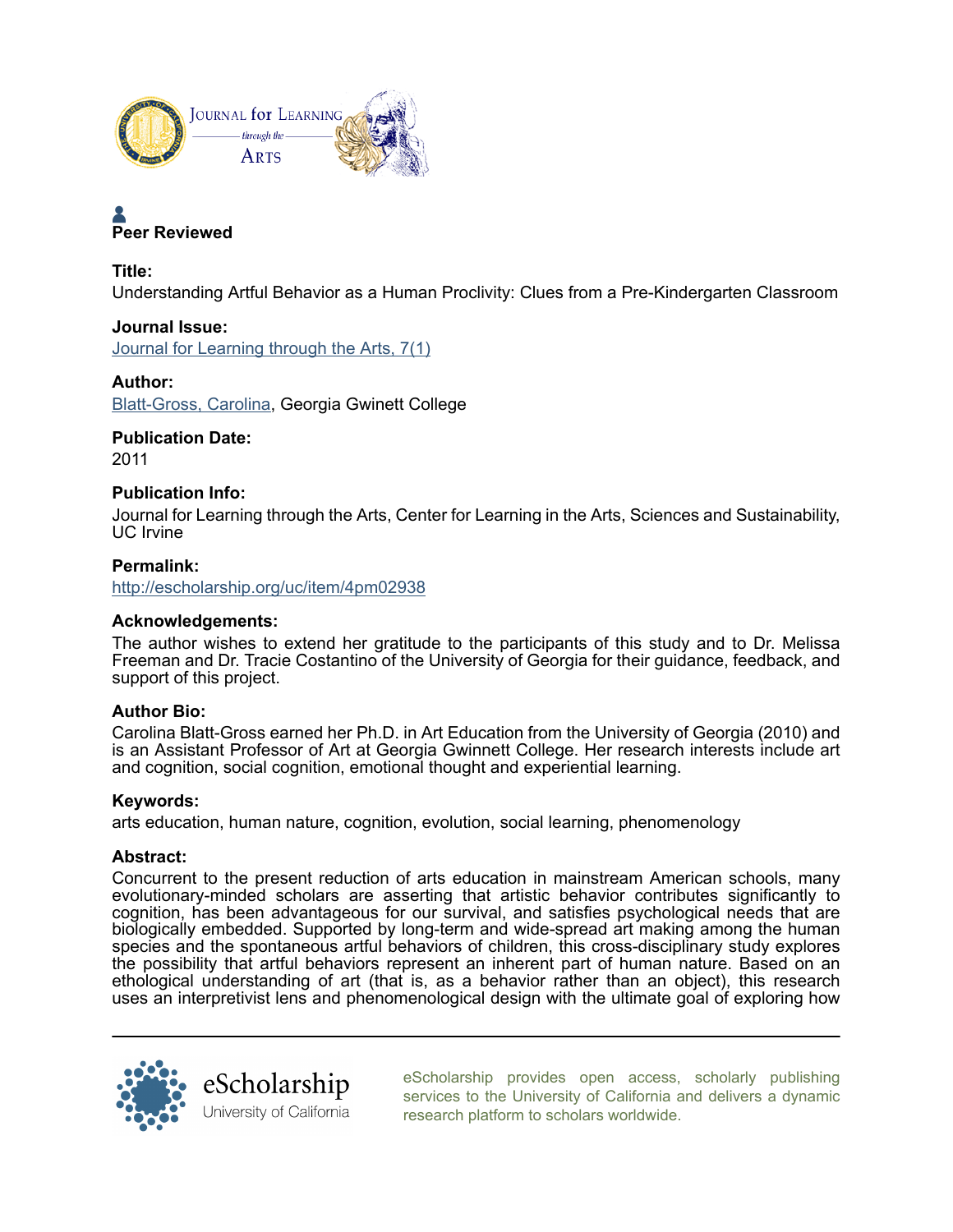such proclivities might inform educational policy and practice. Data collection methods include a combination of observation, participant observation, and teacher interviews in a state-funded prekindergarten classroom.



[eScholarship provides open access, scholarly publishing](http://escholarship.org) [services to the University of California and delivers a dynamic](http://escholarship.org) [research platform to scholars worldwide.](http://escholarship.org)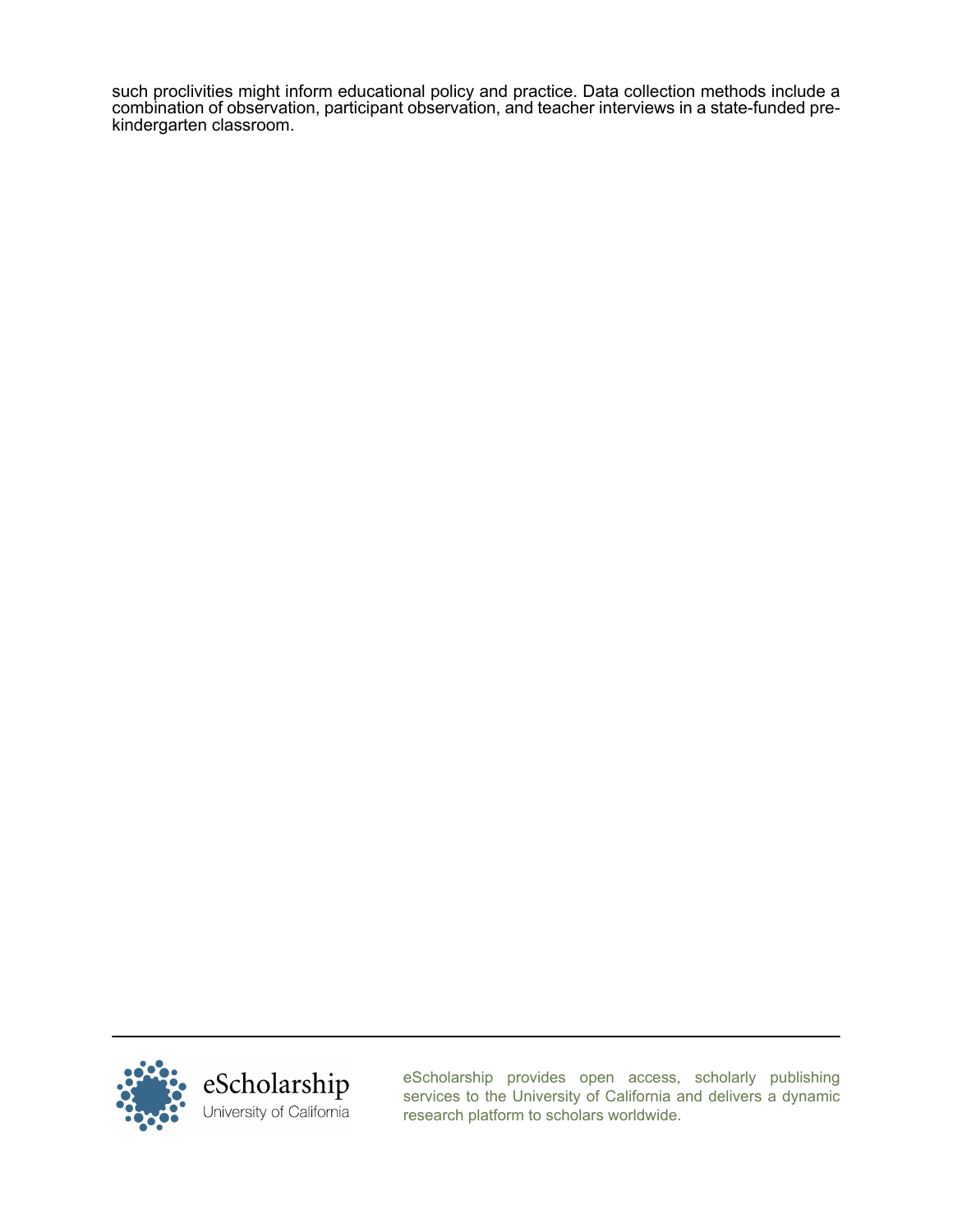# UNDERSTANDING ARTFUL BEHAVIOR AS A HUMAN PROCLIVITY: CLUES FROM A PRE-KINDERGARTEN CLASSROOM

## Purpose of the Study

The methods and curricula commonly employed in conventional schools today often fail to consider the likelihood that evolution has predisposed students to learn through methods and under circumstances more common to prehistoric times than to the typical modern-day school. Scholarship noting that our bodies and brains have changed little since they evolved during the prehistoric era suggests that contemporary learning is still quite dependent on our prehistoric past (Immordino-Yang & Damasio, 2007; Mithen, 1996; Ramachandran, 2000), during which the arts first appeared and education was largely comprised of hands-on, experiential learning (Dissanayake, 2007a; Gruenewald & Smith, 2008). In addition, cognitive psychologists, neuroscientists, and evolutionary-minded scholars are increasingly suggesting that the arts contribute significantly to the development of cognition (Arnheim, 1969; Donald, 2006; Zeki, 1999a, 1999b), provide vital means toward ensuring our survival as a species (Dutton, 2009; Solso, 2003; Wilson, J. 1998; Zaidel, 2005) and satisfy inherent psychobiological needs that often go unmet in today's schools (Dissanayake, 2000, 2007a).<sup>i</sup> Moreover, research suggests that the social and emotional needs that the arts often fulfill are meaningful components of cognition with adaptive value (Dunbar, 2003, 2007; Immordino-Yang & Damasio, 2007; Storbeck & Clore, 2007).

Bolstering such scholarship is the everyday behavior of children and the human history of art making. Among other artistically-oriented activities, children draw, sing, paint, dance, drum, dramatize and decorate their faces and bodies with little to no encouragement from adults. Common not just to our offspring, but also to the earliest members of our species, these artistic behaviors appear to differ little from those of our prehistoric ancestors who engaged in such artful acts even as – or perhaps because – they struggled to survive the harsh conditions of the prehistoric world (Dissanayake 1988, 1995, 2000, 2007a, 2007b, 2008). That human beings have been artfully elaborating their bodies, belongings and surroundings for *at least* 30,000 years and that all known human cultures engage in some form of the arts (Aiken, 1998; Dutton, 2009; Mithen, 1996; Sarason, 1990; Solso, 2003) largely contradicts contemporary suppositions that the arts are frivolous and unnecessary. Instead this widespread and long-term engagement in the arts suggests that artful behavior is potentially a meaningful and innate human proclivity favored by evolution (Alland, 1977, 1989; Carroll, 2004; Dissanayake, 2007a, 2008; Wilson, J. 1998).

From this perspective, art is indispensable to our species, yet our educational systems generally treat the arts as non-essential leisure subjects (Eisner, 1997, 2002; Koroscik, 1997), minimizing and eliminating the very activities that we as a species have been doing the longest. Lodged in a standards-based and test-centered environment nearly oblivious to all but mathematical and verbal measures, many American school systems are cutting instructional time in the arts (Center on Educational Policy, 2007), which were practiced by human beings for tens of thousands of years before the advent of math or writing. This stark dichotomy between our knowledge of the role of art and common educational practices underscores the need to understand why nearly all children make art and, conversely, when and why we stop taking the arts seriously.

The purpose of this study is to understand how artful behavior<sup>ii</sup> might be an inherent human proclivity, using an interpretivist lens and a phenomenological design to examine the artmaking experiences of pre-school children. Hence, the following questions; How might artful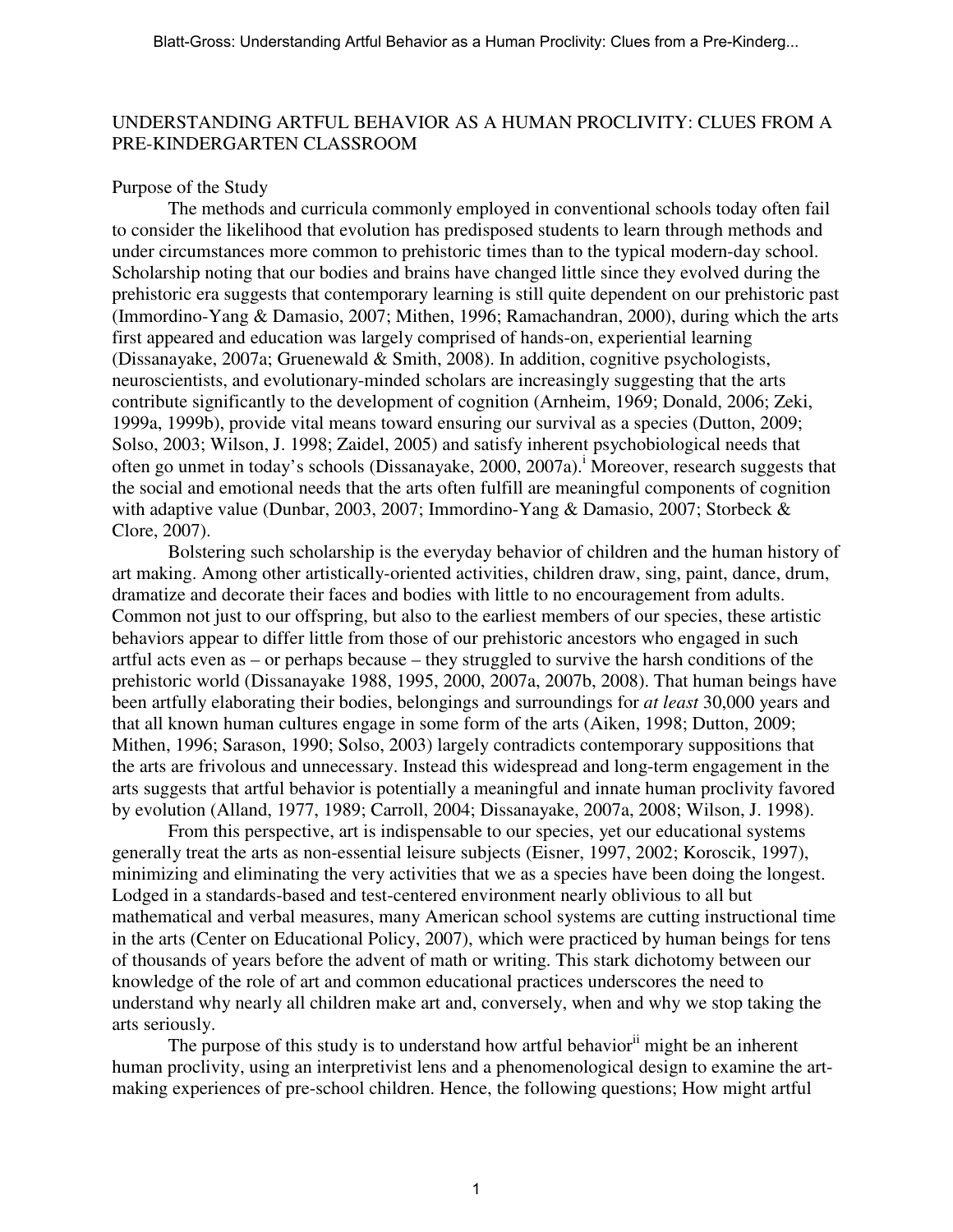behavior be an innate human proclivity? More specifically, how, if at all, do artistic proclivities manifest themselves in children's behavior? How do children of pre-school age experience and perceive art making?

The results, presented as deep descriptions, illustrate children's personal relationships to artful behaviors and expose several implications for educational policy and practice. Ultimately, the data will aid us in understanding how we might be intrinsically artful beings and help to bridge the gap between what we understand about human nature and what and how we are teaching in our schools.

#### Theoretical Framework

The conceptual framework for this study is largely dependent on the work of Ellen Dissanayake (1988, 1992, 1999, 2000, 2003, 2007a, 2007b, 2008), an independent scholar with an ethological interest in the arts. Three aspects of Dissanayake's theory are relevant to this study. First is Dissanayake's ethological notion that art is a behavior rather than a product and that it is artification, the *act* of aesthetic elaboration, which is important for our psychobiological wellbeing. She suggests that:

We think of art ethologically as something people do – as a *behavioral predisposition* ('to artify') rather than the residue of such behavior. This conceptual shift – art as verb or verbal noun ('artify' or 'artification') – makes possible a theoretical grounding about its nature and importance, an endeavor that contemporary academe has largely abandoned. (2003, p. 246)

Second is Dissanayake's evolutionary assertion that art is an innate human propensity, something that humans will normally learn to do, given suitable conditions and materials. She wrote, "If surrounded by adults who also readily and unselfconsciously engage in these arts, as is the case in numerous premodern societies, children develop their latent aesthetic tendencies easily by imitation and practice as they also learn to speak and perform other required cultural behaviors" (p. 793). She supports her claims that art is an inherent feature of human nature with five observations: 1) Artification is found in all known societies and cultures regardless of their economic or technological development, hence we can consider artification universal; 2) Societies, especially pre-industrialized societies, devote great amounts of personal and material resources to artification; 3) Premodern societies artify largely in ritual ceremonies that deal with issues of biological importance, such as safety, health, social harmony, birth, death and other vital issues; 4) Like many other life essentials such as food, sex, and sleeping, the arts are a common source of pleasure; 5) Children engage in unprompted artification.

The third significant facet – that rhythmic or aesthetic interactions form the basis for building relationships with others – appears shortly after birth when babies begin to bond with parents by responding positively to proto-aesthetic behaviors, such as exaggerated facial expressions, vocalizations and movements (Dissanayake, 2000, 2007a; Trevarthen, 1995). Because this bond is an essential adaptation that ensures a caretaker for the nearly helpless human infant, Dissanayake claims that we are inherently aesthetic beings who will continue to seek out similarly rhythmic interactions in adulthood as a means of forming emotional connections with others. Such social bonds were also essential to the survival of our adult ancestors who were dependent on a small collaborative group to attain the physical and psychological resources necessary for survival (Dunbar, 2003; Givón & Young, 2002). In prehistoric times, these social bonds were likely established and maintained in part through the rhythmic or artistic interactions most commonly exercised in ceremonies, which were primarily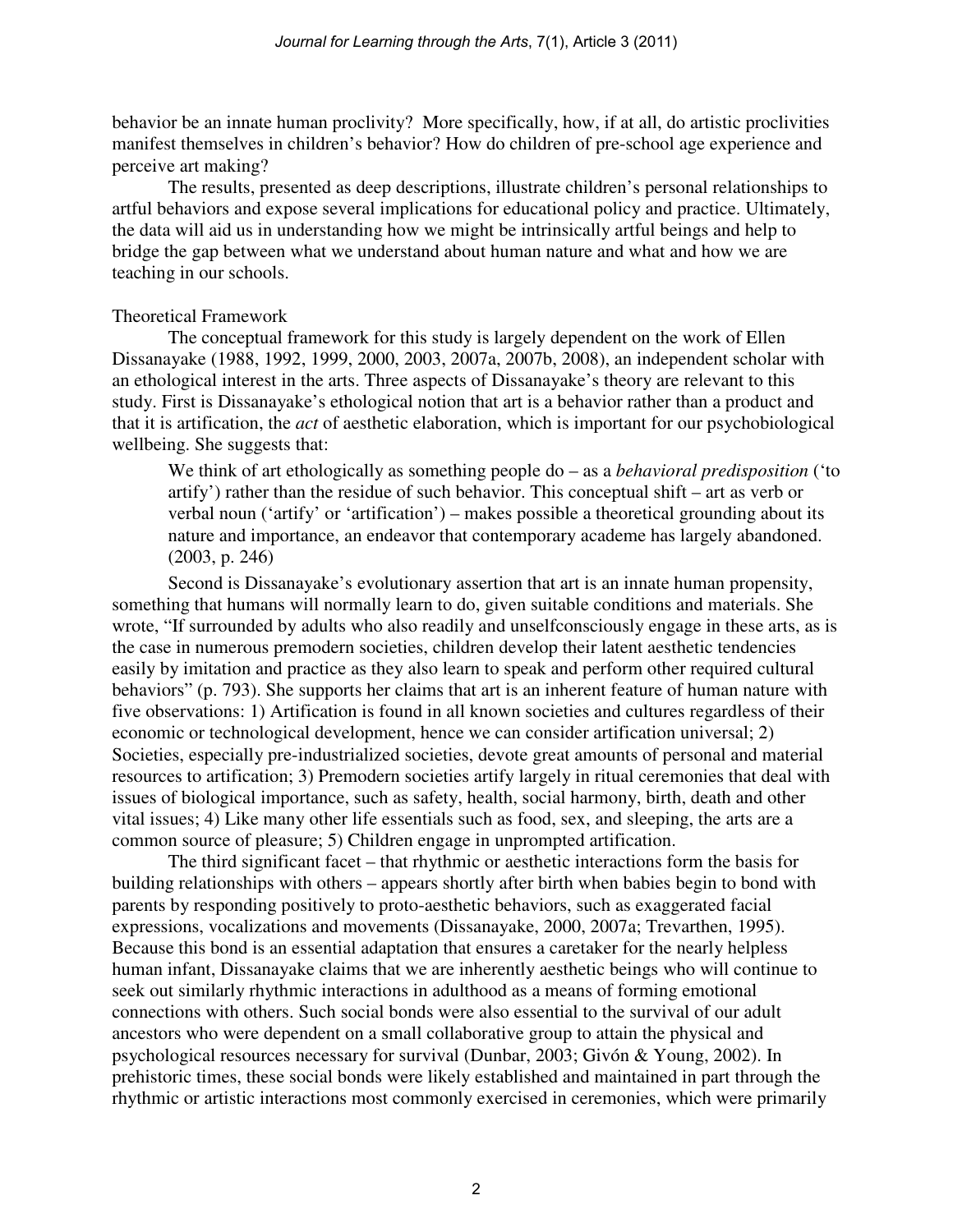combinations of "song, dance, performance and visual spectacle" (Dissanayake, 2003, p. 245). In such contexts, the arts are used to demonstrate what is meaningful to certain cultures or individuals, thereby satisfying a fundamental psychobiological need of our species to generate emotional attachments and "make ordinary things special or *extra*ordinary" (Dissanayake, 2007a, p. 792).

In order to extend this argument into educational terms, we need to complement Dissanayake's argument by briefly delving into the current research supporting the role of art in cognition. Although previously relegated to the affective domain, the cognitive components of art have become increasingly apparent since the later half of the  $20<sup>th</sup>$  century (Arnheim, 1969; Efland, 2002; Eisner, 2002). More recently, scholarship from education, psychology, anthropology, neuroscience and the arts has drawn explicit links between the skills required for art making and social and emotional cognition, in addition to explicating the evolutionary import of this uniquely human form of learning. Again, our past is significant in understanding our present and future. Because the architecture of our brains has changed so little since the Pleistocene period, in order to understand our brains as they exist today, we need to consider their evolution during prehistoric times and the conditions which prompted such adaptations (Mithen, 1996; Immordino-Yang & Damasio, 2007; Ramachandran, 2000, 2004). Because our survival individuals was so intimately tied to the survival of our group, these adaptations were overtly social and emotional. According to Immordino-Yang and Damasio (2007), it is the social and emotional components of cognition that enable us to apply and utilize factual knowledge in real-world contexts. They write:

The realization that our evolutionary past still influences our present conditions, underscores our fundamentally social nature, making clear that the very neurobiological systems that support our social interactions and relationships are recruited for the often covert and private decision making that underlies much of our thought. In brief, learning in the complex sense in which it happens in schools or the real world, is not a rational or disembodied process; neither is it a lonely one (p. 4).

The potential for an inherent social nature is further supported by our biology, evinced by the recent discovery of so-called mirror neurons, cells in the brain that assist both learning and empathy by neurologically mimicking the actions and emotions we observe in others (Iacoboni, 2005, 2007, 2008; Ramachandran, 2000, 2004). This is not a simplistic transfer of information, however, but a predisposition for social learning that is layered with our own social, cultural and personal experiences (Immordino-Yang, 2008). This link between our brains and our cultures pervades the history of human existence. Fueled by the trying conditions of prehistoric times, it appears that humans, children included, evolved toward a predisposition for social living and cooperation (Key & Aiello, 1999), and those individuals who were socially adept had an adaptive advantage (Cosmides & Tooby, 1992; Dissanayake, 2008; Dunbar, 1996, 2003, 2007; Solso, 2003). As noted above, art often served to develop and cement these social bonds (Bruner, 1986; Carroll, 2004; Dewey, 1934; Dissanayake, 2007a), and the diminishing condition of arts education should fuel our inquiry into how a potential artful predisposition is relevant for education today.

Although many scholars have made claims that art making, specifically drawing, is a natural human behavior, especially for children (Dewey, 1902; Froebel, 1826; Kellogg, 1955, 1969; Lowenfeld, 1952, 1987; Mumford, 1926; Schaefer-Simmern, 1950; Sully, 1896;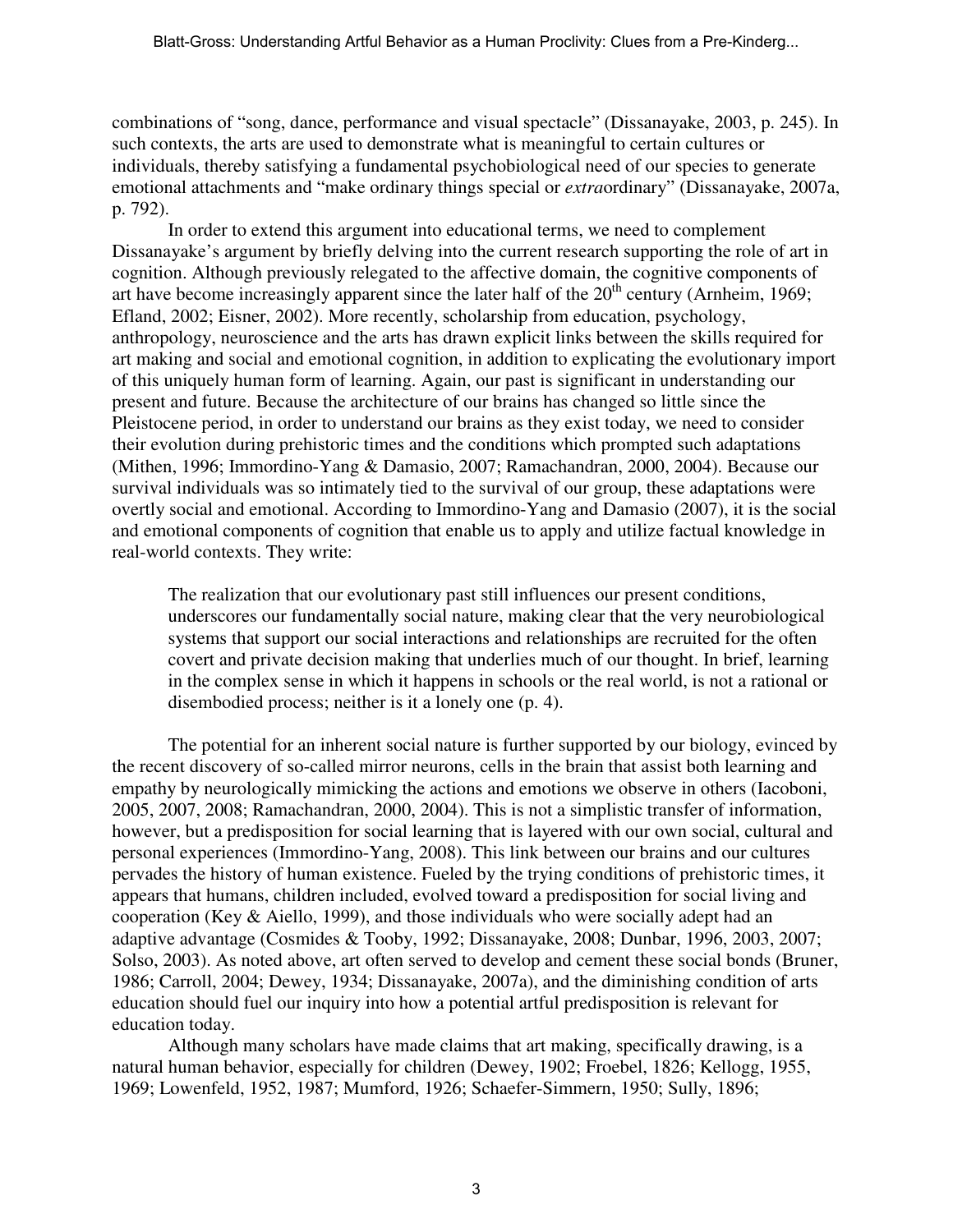Tomlinson, 1934), existing studies tend to focus on drawing alone rather than the broad scope of behaviors that might suggest an inherent human artfulness. Others (Golomb 1993, 1992; Kellog 1969; Lowenfeld, 1947; Lucquet, 1913) emphasize the developmental trajectory of mark making over the potential for a pervasive and persistent predisposition toward artful behavior. Empirical and theoretical research has been dedicated to exploring the universality and similarities of art forms around the globe or the biological basis for aesthetic appreciation (Aiken, 1998; Alland, 1989; Coss, 1965; De Sousa, 2004; Eibl-Eibesfeldt, 1988; Epstein, 1988; Feist, 2007; Feist & Brady, 2004; Martindale, Locher, & Petrov, 2007; Ramachandran & Hirstein, 1999; Smith, 2005; Turner, 1999; Turner & Pöppel, 1988, 2001; Voland & Grammer, 2003). To my knowledge, however, few scholars have explicitly and empirically explored the possibility that artful behavior itself is an inherent human proclivity, and even fewer have sought to fully understand the pedagogical implications of such a possibility (Sarason, 1990). In fact, none that I know of have thoroughly explored the evolutionary perspective of learning in general – and artful behaviors in particular – to educational settings. This study aims to partially fill that void by examining the earliest artful behaviors and art-making experiences of children within the context of education. Coupling empirical findings with educational application, the ultimate intent of this study is to understand the pedagogical implications of potential artful proclivities.

## Methodology

Informed by Husserl's (1976) notion of intentionality, Heidegger 's (1962) interest in the nature of being and Merleau-Ponty's (1964, 1968, 1981) existentialism, this study is situated within the theoretical perspective of phenomenology, which aims to understand both the experience of the participant and the essence of a specified phenomenon, in this case artful behaviors. According to Streb (1984), "A way to avoid the mistake of reducing art to fact is to consider art phenomenologically" (p. 159). Because artful behaviors include an array of complex and diverse manifestations, phenomenological methods can offer valuable insight beyond the scope of objectivist thinking. This study draws particularly from two hermeneutic phenomenological perspectives, largely adapting the reflective lifeworld research of Dahlberg, Drew and Nyström (2001) with support from Van Manen's (1990) human sciences research agenda, which is also geared toward understanding lived experience and conducive to the examination of artful behavior and experience rather than the product of art making.

#### Data Sources

Dahlberg, Drew and Nyström (2001) advocate for a combination of fieldwork, interviews, observations, drawings and narratives as methods for collecting meaningful data. Adapting their methods, this study employs a combination of observations of the students during regularly scheduled activities, teacher interviews, and informal interviews with the students during voluntary interactions with studio materials introduced by the researcher. Initiated in January and completed in May 2009, data collection took place in a state-funded prekindergarten classroom of the child development lab at a large research university.<sup>iii</sup> Although it would be impossible to find subjects that are completely free of enculturation, pre-kindergarten students were chosen because, within formal education, they have been subject to the least social and cultural influences. The classroom, equipped with an observation booth, was ideal for a research study, and I observed from the booth one to two times per week for up to two hours each day at various times of the day. During observations from the observation booth, I realized the value of observing as many different activities as possible, especially times of free-choice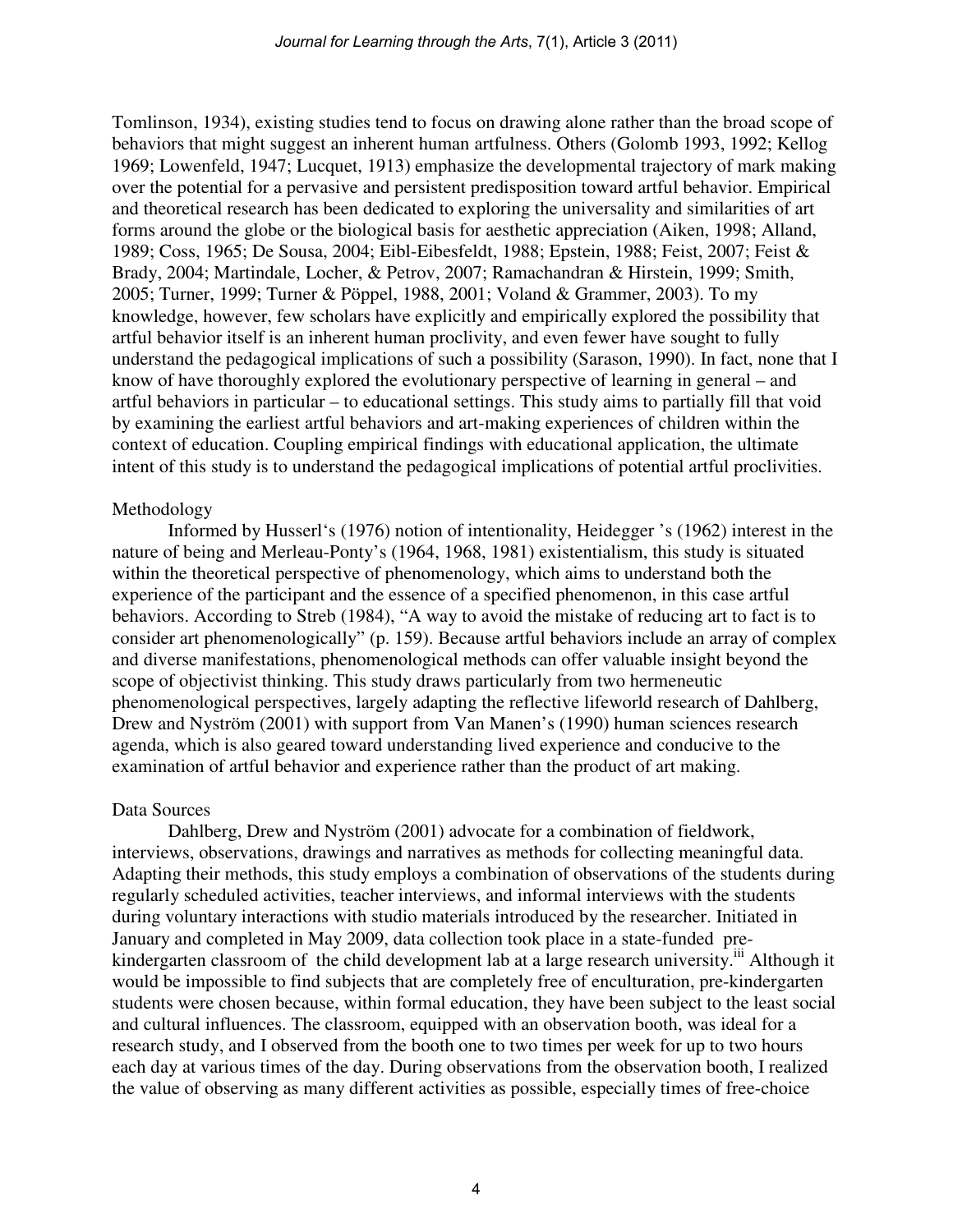learning. Observations, lasting for up to two hours twice per week, moved from the booth to the classroom and back, an essential part for gaining optimal perspective, a variation on Husserl's (1964) "bracketing." Dahlberg (2006) describes Merleau-Ponty's adaptation of bracketing as a version of stepping back rather than disengaging entirely; "By slackening 'the threads of meaning,' we create a distance from the world in order not to be absorbed by it and take for granted that which seems so commonplace and well known" (p. 2). In other words, being too close to a phenomenon can prevent us from seeing it clearly, and Merleau-Ponty advocates for that optimal distance that can put the perceptual experience in focus without detachment. I found that place by moving between the observation booth, where I was able to be a more distanced observer, and the classroom, where I was immersed in the children's lifeworld and susceptible to their "natural attitude" (Husserl, 1964; Van Manen, 1990).

Administrators at the lab suggested the after-school program as an ideal time to introduce the studio materials I proposed, which narrowed the number of participants from 20 to 8. During the month of February I began visiting the after-school program to help students become comfortable and familiar with my presence in the classroom. On three separate occasions in March, I introduced three different sets of studio materials as options during centers time. During the studio activities, students were invited to take part, but were also told that they could participate in any of the regular center activities. The materials were intentionally chosen to avoid supplies that had pre-specified uses or were often available in the classroom (such as crayons, markers and tempera paint). Although this approach might partially avoid the conventions that often surround certain studio materials, it does not account for the novelty of introducing a new material into the classroom. The first set of materials offered included textured and patterned papers, various colors of card stock, oil pastels, feathers, fabric, felt, scissors and glue. The second activity featured Lizella clay, water and clay tools, and the third offered colored modeling clay, buttons (at a student's request), feathers, fabric and pipe cleaners. The point of these studio interactions was to share the experience with the children and access their life world as they interacted with the materials. During these activities I was open to student dialogue, which was audio recorded. As Thompson and Bales (1991) wrote, "The talk that emerges around classroom art centers may be well more than idle chatter: it may be the sound of children thinking, together and alone, about art and the experiences it embodies" (p. 44). In April I conducted phenomenological in-depth interviews with both afterschool teachers and the lead teacher for the classroom, which proved a valuable source for additional information and triangulation. Seidman (2006) paraphrases Vygotsky (1987) to support the interview as an essential method of phenomenology, stating "Every word that people use in telling their stories is a microcosm of their consciousness" (p. 7).

Data analysis consisted of whole-parts-whole hermeneutic phenomenological thematic analysis (Dahlberg, Drew and Nyström, 2001), which resulted in data immersion and the identification of emergent themes, namely the prevalence of rhythmic behaviors, the exploration of social relationships during art activities, a delight with the process of art making, and the artification of important people, spaces and objects.

### Findings

## *Portrait of a Classroom*

In order to depict the students' lifeworld, the following vignette describes events that occurred within the classroom.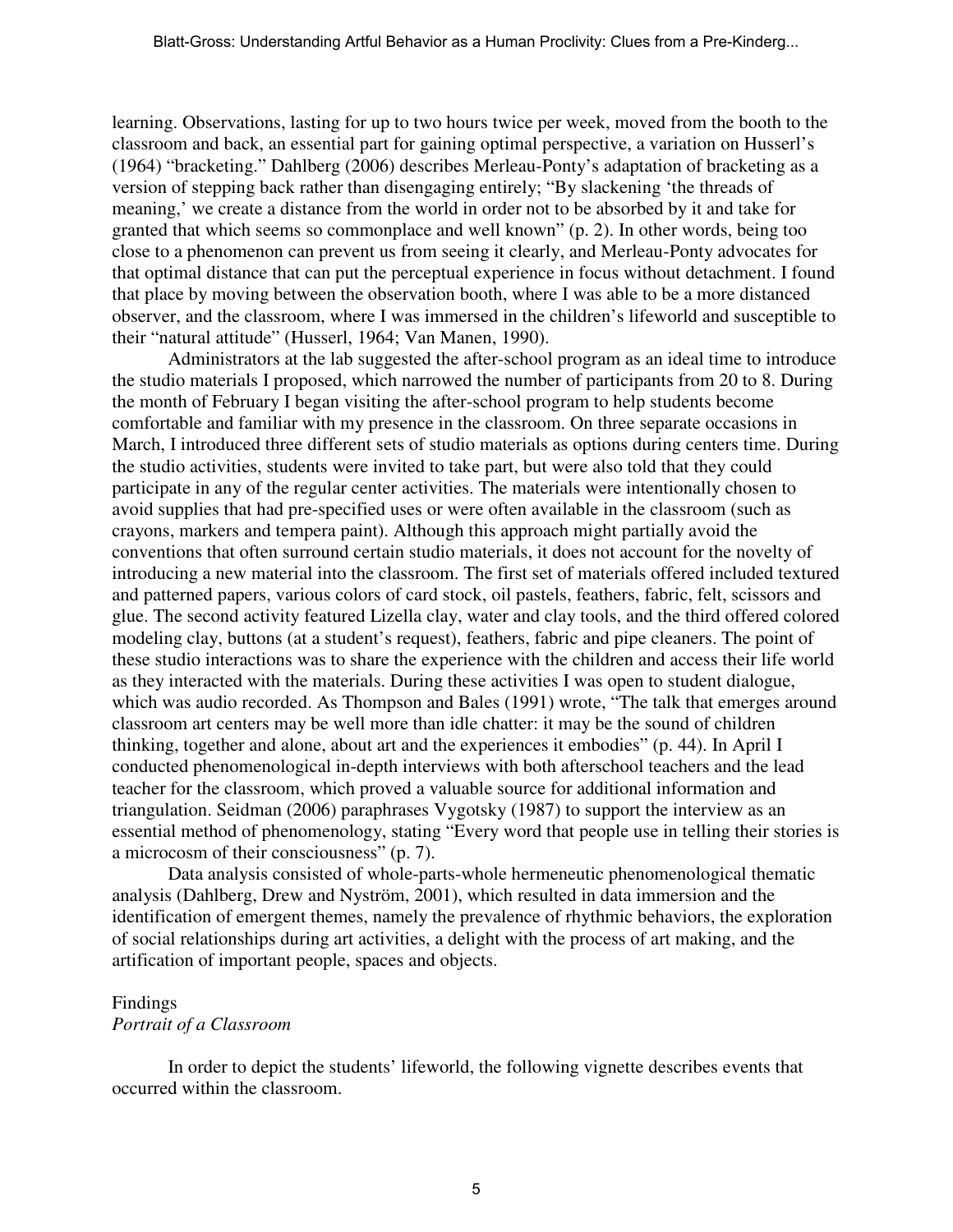*It is centers time, and the pre-kindergarten classroom is abuzz with activity, fueled by an endless variety of things to do. The room is packed with engaging opportunities. One corner offers a cozy reading nook and loft, where students are often curled up around a teacher reading a book. Another area includes all shapes and sizes of blocks and a colorful carpet on which students build all kinds of structures. Block play often goes hand in hand with dramatic play in which students crawl around purring and meowing like cats or climbing onto queenly thrones they built out of large blocks. Students paint on an easel in the far corner of the room, and shelves nearby house cutting and gluing materials that they use to construct projects on an adjacent table. The children take turns using a duo of computers that tempt the students with a handful of educational games. The center of the room is filled with tables and chairs along with islands of activity – a dress up center, a scale, a wet table, colored tapes, games and books. Banners and art work hang from the ceiling, splashed with vibrant colors and glitter. The students' cubbies wrap around the far wall, stuffed with blankets, pillows, projects and all manner of decorations. The room is ripe with sensory stimuli, and the students feed off of the room's boundless offerings by bouncing from one engaging activity to the next like bumblebees that buzz from flower to irresistible flower. Outside of nap time, utter stillness and quiet are strangers in this room. Even Buster, the class guinea pig, has hair that shoots from his head in countless directions, as if his fur is channeling the room's energy.* 

*The sound of busy children is constant and ranges from the soft murmur of conversation between two girls at the art table to the roars and squeals that accompany more vigorous romping. There are layers and layers of noise. Bits of language float around the room. Exclamations and spontaneous songs of the children mingle with their conversations. The students seem to say everything as if it is a melody, using a roller coaster of volumes and pitches and repeating certain phrases with varied effects. "Look at this. Look! At! This! Penelope, look at THIS!" Their words are often emphatically staccato, melodic or cadenced. Rhythm is everywhere. It is clean up time and two boys are collecting pieces of a wooden track they had laid out for their race cars. They toss the pieces into the box with exaggerated force, delighting at the noisy explosive crash each piece creates as it collides into the plastic container and its contents. Joey holds the container as Sam collects the parts. Shake shake shake. Shake shake shake. The parts crash from one side to the other, rhythmic noise is added to the chaotic cacophony of clean up. Shake shake shake. Joey smiles mischievously as he shakes his make-shift maraca, clearly enjoying its nearly deafening pulse until the teacher asks him to stop the noise.* 

*As clean up comes to an end, students trickle one by one to gather in a circle on the carpet, and the teacher plays a quiet song to transition to the circle activity. Penelope and Kate are so absorbed at the drawing table that they are willfully oblivious of all clean-up related announcements. The teacher calls across the room to remind them that it is time to clean up their area. After several reminders, the two reluctantly put away their supplies. Afterwards, Kate heads for the circle, but one of Buster's rare energetic moments catches Penelope's attention. She loiters by his cage until the teacher notices her reluctance to join the circle. Another reminder comes from the teacher. Penelope finally makes her way toward the carpet. She walks halfway to her destination, but*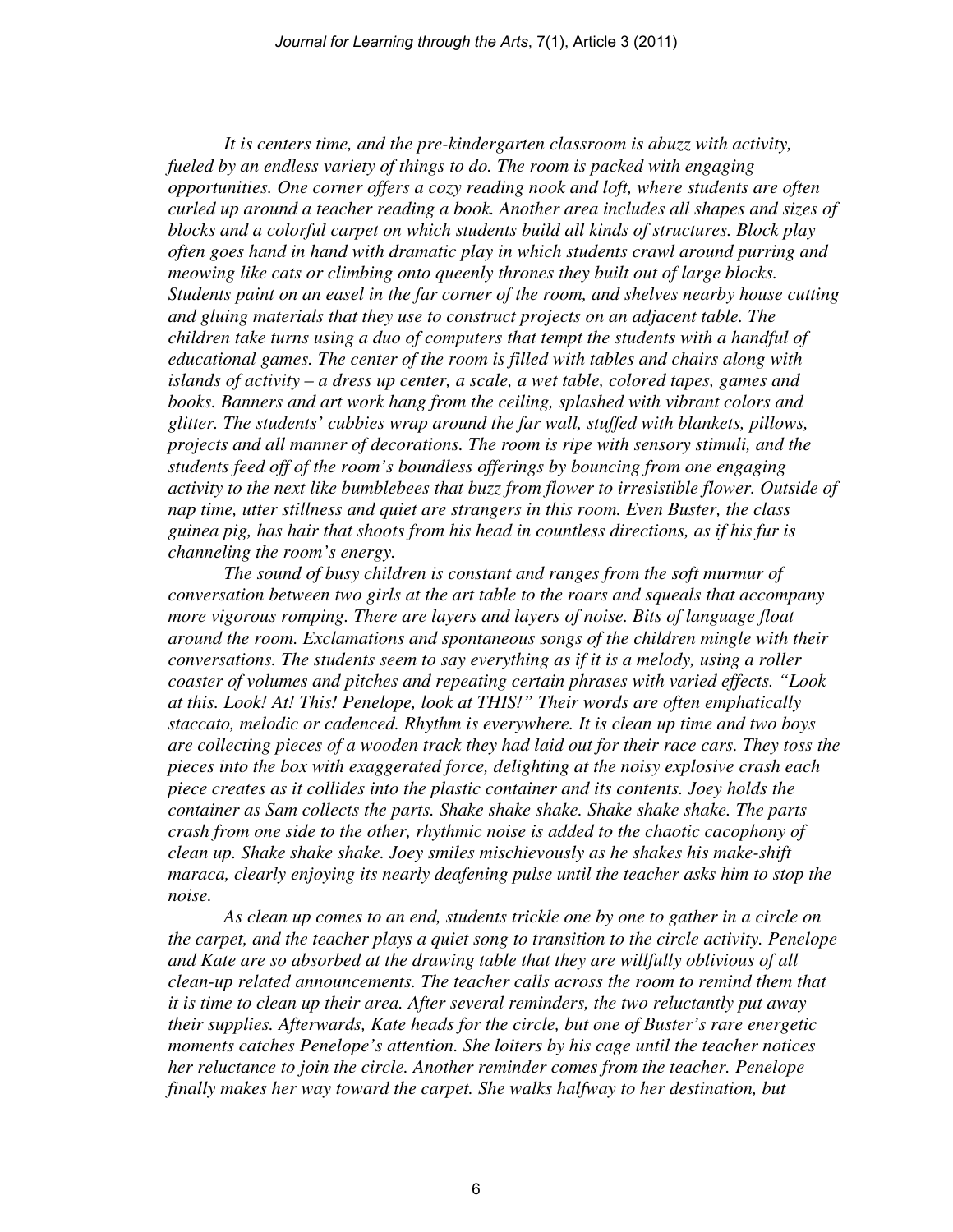*suddenly she's dancing toward the circle, her limbs alive and twirling impulsively. She returns to an even stride just in time for her arrival. "Thank you for joining us Penelope." The students in the circle are singing a song and making hand motions to illustrate the lyrics. They wave their arms and clap their hands, immersed in the coordination of song and movement. The teacher begins to read a story, and the students settle into their spots on the carpet, but their struggle to sit still and their urge to move is obvious. Occasionally their restlessness boils over during story time. Maggie, who happens to have an empty space next to her on the carpet, rolls on her hands and feet over to the adjacent spot, where she lands on her bottom. She rolls back to her spot and then back to the neighboring space. She flips back and forth a third time and then settles back into her own spot, ready to listen to the story. Other students flutter into rhythmic action occasionally. They spontaneously and repetitiously wiggle a hand, rock back and forth or tap their feet as the story continues.* 

*When the story is over, the teacher announces that it's time to play the rhythm sticks. The news sends a jolt of excitement through the students' faces, voices and bodies. The minute they get a set of rhythm sticks in their hands, they start playing, running the sticks across one another, generating a grating sound like that made by a spoon drawn across a washboard. They giggle and laugh and leap to their feet. The music starts and the students and teachers march around in a circle. Alex immediately picks up the music's punctuation and matches his march to the beat and its accents. Left, right, left, jump. Right, left, right, jump. Leigh swings her hips back and forth as she marches and strikes the sticks together. Every one is absorbed into the unified movement and sounds of the group, and a semblance of the ancient ceremonies that Dissanayake (2003, 2007a) and Dewey (1934) describe seems momentarily revived. When the song is over, the rhythm sticks go back into their container, again thrust with noisy enthusiasm. Ernie makes his way around the circle collecting the sticks in a plastic container. Shake shake shake. Shake shake shake.* 

 *Surprisingly, lunch time is one of the most rhythmic times of the day, and observing lunch feels a bit like bird watching, where, if you sit quietly and watch from a suitable distance, the phenomenon appears. Eating lunch is accompanied by not only vigorous conversation, but also rhythmic interludes. Holding his spoon in one hand and his fork in the other, Joey takes a break from eating his black-eyed peas to drumming madly on the table for a few moments before he returns to eating. Maggie stretches her arms behind her for a second before clapping four times over her head. Then she gets back to her corn. Alex swivels away from the table, then pulls his shirt over the hollow in the chair back to form a drum. Pat pat pat. Pat pat. Today his shirt drum goes unnoticed by the teachers. When I see Alex reattempt a shirt drum on another day, the teacher stops him so he won't stretch out his shirt again. In this case, Alex pats the shirt drum for a few moments and then finishes his lunch. "Woo WOO woo Woo woo," Penelope sings between nibbles of corn. A stream of rhythmic behaviors punctuates the eating, talking and food distribution that usually fills lunch time. Neither the teachers nor the students seem to find the intermittent clapping of hands, tapping of tools, singing of songs or patting of the shirt drum odd. They do not notice the artfulness of lunchtime. It is part of their world.* 

Discussion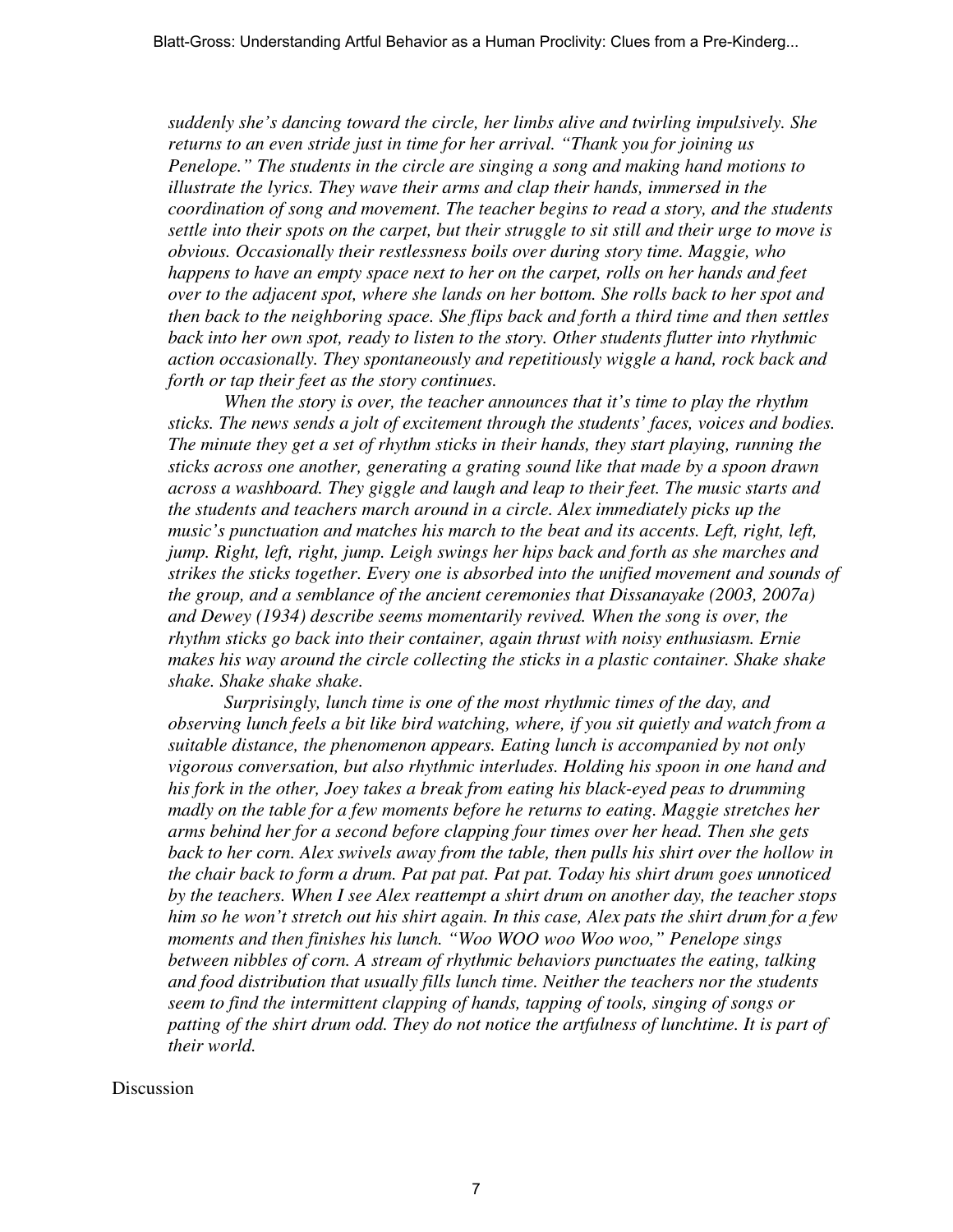#### *Rhythm*

Such observations reveal that, unsurprisingly, rhythmic behaviors were evident during the many musical, dramatic and art activities that occurred in the classroom. The data, however, is also rife with examples of students behaving artfully outside of explicit art-making activities. The most surprising data came from lunchtime, circle time, and clean up time, moments when art-making opportunities were not prominent. Observations revealed that these modest and spontaneous displays of artful behavior are a frequent, but often unnoticed, part of the prekindergarten classroom. Evidence that children will behave artfully, even without an overt artmaking opportunity, offers a telling indication of the potential existence of artful proclivities. Elaborating on the rhythms and tensions that inspire artistic works and aesthetic experience in *Art as Experience*, John Dewey (1934) is worth quoting at length:

Because rhythm is a universal scheme of existence, underlying all realization of order in change, it pervades all the arts, literary, musical, plastic and architectural, as well as the dance. Since man succeeds only as he adapts his behavior to the order of nature, his achievements and victories, as they ensure upon resistance and struggle, become the matrix of all esthetic subject-matter; in some sense they constitute the common pattern of art, the ultimate conditions of form. Their cumulative orders of succession become without express intent the means by which man commemorates and celebrates the most intense and full moments of his experience. Underneath the rhythm of every art and every work of art there lies, as a substratum in the depths of the subconsciousness the basic pattern of the relations of the live creature to his environment. (1934, p. 156)

If rhythmic behaviors are the basis for our interactions with our environments, as Dewey suggests, we must wonder what happens to the rhythmic behaviors that are so evident in children as they transform into adults. Why do adults not dance to the copy machine? Or clap spontaneously while lunching? Do our artful behaviors diminish as our rhythmic impulses fade into an un-cadenced maturity? These questions came to mind again involuntarily and in my own classroom when a student's request for toothpicks sent me down the hall to the supply closet. Walking back to my classroom with the box of toothpicks in my hand, I suddenly became aware of the sound that had accompanied me all the way down the hall. Shake shake shake. Shake shake shake. The realization that this rhythmic behavior was hitherto also part of my unnoticed life world was a surprise and suggestive of the need for further study. Perhaps future studies should ask: How do these proclivities and their resulting behaviors change as we progress through childhood and into adulthood? How might educational contexts influence any such changes?

## *Social Qualities of the Art Experience*

The studio materials I introduced to the after-school program revealed students' delight in the process and the social components of art making. All of the students participated in the activities at least once and all but one of the students regularly and persistently engaged with the materials. Much of the studio time was dedicated to the distribution and sharing of materials. Even though our small group generally worked at one table, the exchange of supplies, as well as of art products, required a good deal of social navigation. The patterned papers, for example, were especially exciting for the students, because some of them were bedecked with sparkling or flocked patterns in a variety of colors. Each time a new paper was discovered amongst the pile of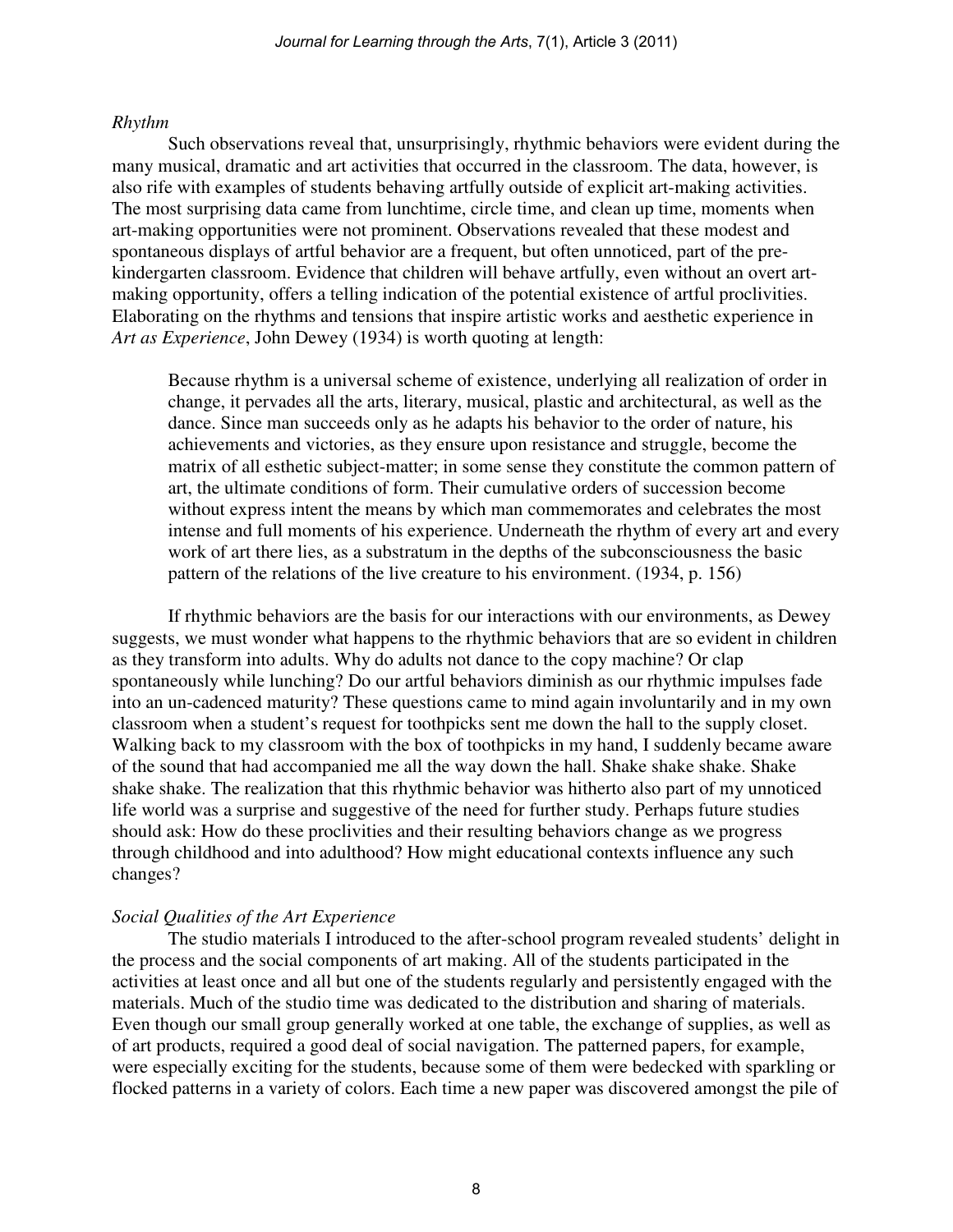offerings, a lengthy discussion of its qualities, who would use it, and how it would be shared, ensued. Maggie, for example, was ruffling through the different papers, trying to distribute them diplomatically.

Maggie: (picking up a piece of paper) Ohhh, pretty. Who wants this one? Penelope: Me! Maggie: The next one is going to be for somebody else. Penelope: I actually don't want this one. I want the next one. (Picking up one of the papers) What color is this one? Maggie: It's pink. Penelope: I want another piece of paper. I don't know what I'm going to make. (Maggie and Penelope continue to rifle through the papers, pulling out different sheets.) Penelope: Whoa! I didn't see that one! Pretty!

The continued discovery of different patterns and colors among the papers fueled a nearly endless conversation. Quite often, the end product was also distributed as a gift to other students, teachers or parents. One student spent nearly the entire first session with the art materials by gluing her favorite decorative papers to card stock and gifting them to teachers and fellow students. In another session, Maggie, who was working with the modeling clay, said,"This flower is for my grandma. She likes the color purple. Are you using this? I need to make a little face for my dad. How did you make your little man's mouth?"

Maggie's questions also reveal the students' eagerness to learn from each other, from their teachers and myself. Although my study was initially designed to gauge their unfettered reaction to the materials, they often asked me how I made a certain shape and if I could show them how to do it. Because I started the study with the intention of allowing the children to interact with the materials without the burden of creating a representational object that so often quashes the artistic interests of children (Sarason, 1990), I intentionally avoided giving instructions or making representational images while we were interacting with the materials during the first two sessions. However, as I noticed their enthusiasm for learning from their peers and teachers, I adjusted my research design to incorporate a more Vygotskian (1971) approach. Hence, during the last session while working alongside the children, I made representational objects and, when asked, explained or demonstrated how I made them. As a result, many of the children mimicked my tiny clay man with feathers for hair and buttons for eyes, as well as the clay flower I made. In interviews, the teachers also described the social qualities of many of their art activities. When asked about the role of art-related activities in the classroom, one teacher responded:

Teacher: Usually if one child begins to make something, the rest of them will follow behind.

Researcher: Why do you think that is?

Teacher: I guess it's just the peer relationships they are trying to form. You know if their best friend for the day is doing something, they are going to go right behind them so they can stay in the relationship – as far as space, they can stay with them… even if they don't look the same, they are making the same thing.

This teacher seems to echo Vygotsky (1971), who also described the social connections generated through art making by claiming that, although an emotion might begin as an individual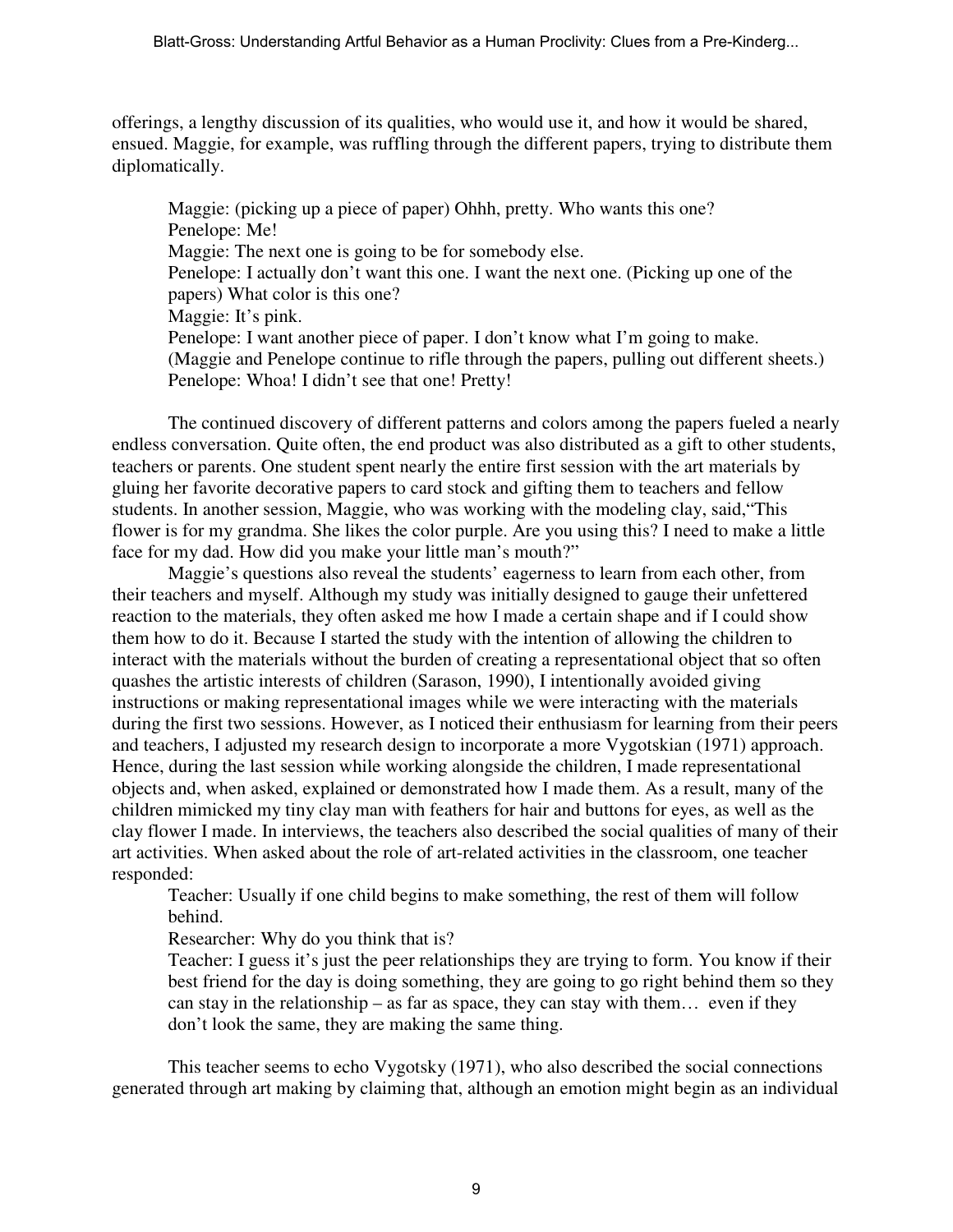experience through a work of art, the emotion is generalized and becomes social. He wrote, "Art is the social within us, and even if its action is performed by a single individual, it does not mean that its essence is individual" (p. 249).

If we look to the past, there is an evolutionary explanation for both the social bonds created through art making and the divergence of artistic styles that might dominate a group or region. Further, these two phenomena are interconnected. Along with Vygotsky, Dewey (1934), Dissanayake (2003) and Carroll (2004) have all argued that art has the capacity to coordinate emotions and intentions. They contend that art making is a form of social bonding in which we can not only know more about another individual, but also cohere as a social group. Borrowing from anthropology, Robin Dunbar's (1993, 1996, 2003, 2007) explanation of linguistic evolution suggests that verbal communication arose among our prehistoric ancestors to help maintain social bonds within groups. According to Dunbar (1996), dialects further evolved to help us easily distinguish those who are group members from those who are outsiders possibly trying to take advantage of group resources by feigning membership. Applied to visual communication, formal similarities among the art work of a particular region or group could also serve such purposes. This theory potentially explains the simultaneous similarities and stylistic diversity of artistic forms across the world, as well as the "copying" that commonly occurs at the art center.

In relation to the social communication I observed, "making special" was another theme that emerged as students often elaborated the things that were important to them. Dissanayake (2007) states that, "By visually enhancing bodies, surroundings and valued objects, with song, dance, special language, and performance, humans exercise their innate predispositions to make ordinary things special or *extra*ordinary" (p. 792). For example, one student made an intricate heart-shaped collage of various pink materials intended to decorate her room, where she had just rearranged the furniture to accommodate her big girl bed. The cubbies, personalized with photographs of family members, art projects and found treasures, serve as an example of the tendency to artify our most important spaces and belongings. Leigh, who was particularly fond of decorating herself and her space, had used colored tape to add a row of feathers that dangle across the shelf of her cubby, and Penelope stashed a collection of her favorite beads in her cubby drawer. As a means of self decoration, Leigh was constantly adorning herself with stickers, dress-up outfits, and—on one occasion–the decorative papers from the art activity. Dewey (1934) noted that art of the past was often used to intensify the "sense of immediate living" (p. 5) by decorating one's self and surroundings.

#### *The Process of Art Making*

Clearly, however, not all the students were interested in the final product. This was most evident the day I brought clay into the classroom. Once seated with a hunk of clay, the children started to experiment with the tools I had left on the tables. Initially, they used the tools to poke the clay, scrape it gently and even to pick it up. "Can we touch it with our fingers?" Leigh asks with awe. "Can we pick it up with our hands?" Ernie wonders aloud. "Yes, you can touch it and pick it up," I replied. That's when the real excitement began. Leigh, who had her clay stuck on the end of a tool like a popsicle plopped it on the table and touched it gingerly. She laughed. "Awesome! Ernie, touch it with your hands!" she giggled. "Ewww!" Ernie exclaimed, smiling and wrinkling his nose simultaneously. "It's mud!" Ernie asked if I could come back the next day and insisted that I provide a satisfactory explanation for only coming once a week. Students shrieked, oohed and chuckled, delighting in manipulating the clay, in moving it around in their hands and squishing it between their fingers. The classroom was brimming with noise. The high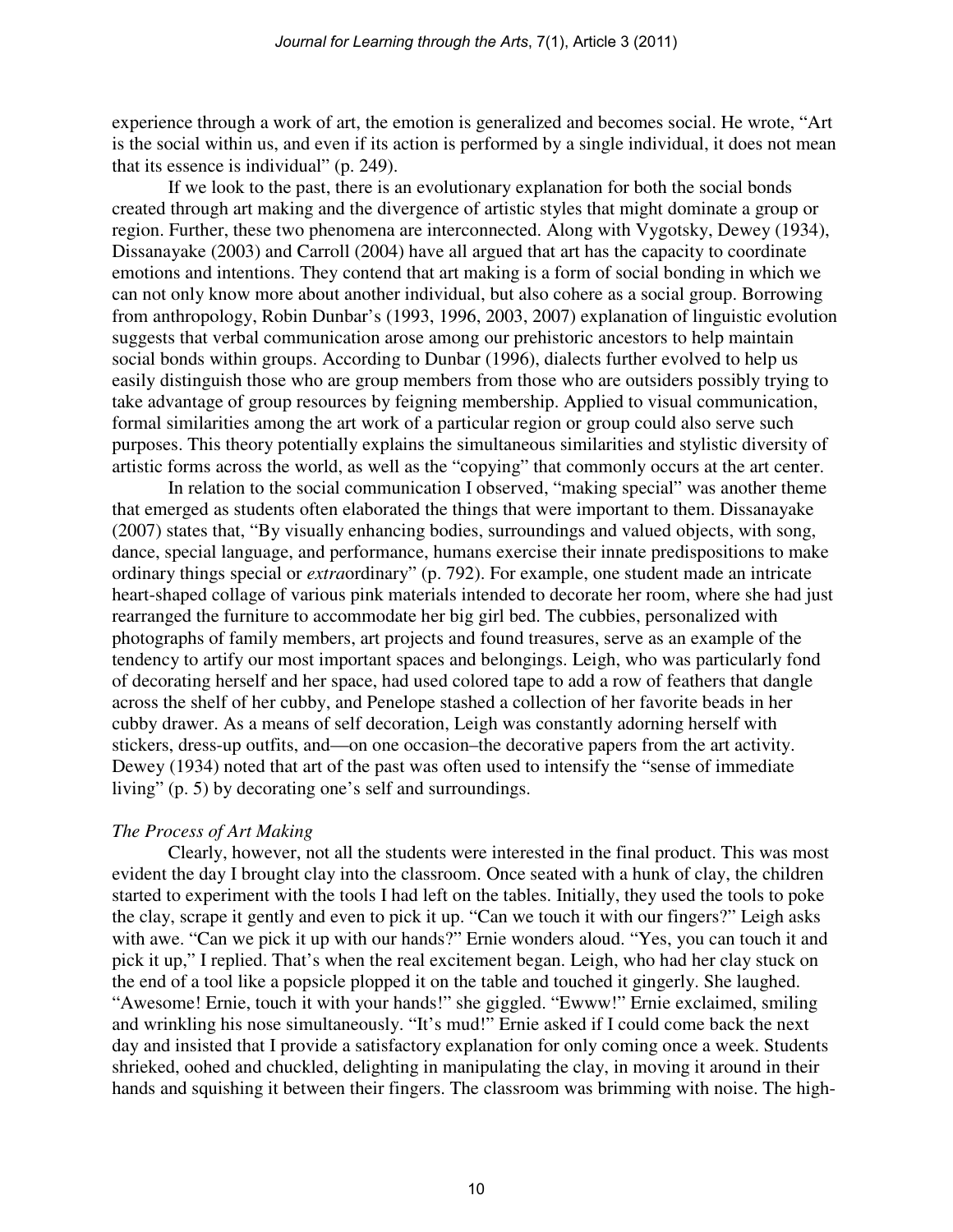pitched squeals that only children can make, and the excited giggles and sighs that come with sticking their fingers into the wet, malleable clay filled the room.

The teachers provided similar data concerning the experience of art making. In an interview, one of the teachers reflected on her life as an adult without the musical involvement she experienced as a child. She said,

It's been kind of interesting as far as music goes for me. I was always involved with music growing up, but I never really thought of it as a huge part of my life. Since I've gone to college and left that behind – I did a lot in high school – I've started to miss it more now. I don't play an instrument or anything, but I did sing in choirs and things like that, and choruses. I'm trying to get more involved with that again now. Getting back into that, it's been more fulfilling trying to get involved with that again. I didn't even realize that that's what I feel like I'd been missing until recently.

Teacher interviews further revealed the value they place on the arts in the curriculum, which could be key in enabling the students of this group to behave artfully. The teacher responsible for the bulk of curriculum design said that she tried to incorporate the arts whenever possible into the classroom, because the most memorable educational activities for students of all ages are typically hands-on. She further wondered about when we stop embracing those activities in formal education. She said,

I think that art is something you see everyday, and they do it in large groups and small groups. They do it on their own. It's just their way of expressing themselves at this age. I do kind of wonder where it stops, because I do think it's just so abundant at this age. I remember the assignments or activities that we did, the more hands on you can get, no matter what age you are… I was in college and my favorite things were doing projects.

This quote recalls the basis for Dissanayake's (2003) statement that the arts are an inherent human predisposition, because they are intrinsically pleasurable. That teachers are reflecting on such issues is a telling indicator that educational methods could take our inherent proclivities into account to the benefit of their students.

# **Significance**

The behaviors documented in this study support the possibility that children have inherent artful proclivities, which – if fully understood – could enable us to sculpt a curriculum that favors such predispositions rather than thwarts them. Because standards-driven formal education can be a dissatisfying, if not painful, experience for many children (Huebner, Drane & Valois, 2001; Olson, 2009; Seligson, Huebner & Valois, 2005; Willingham, 2009), the potential for this research to inform educational methods toward a more satisfying means of learning is significant. It could be argued that in order for formal education to be successful and satisfying for its students, it must consider our inherent predispositions for learning, which includes social and emotional context. Many pedagogies already encompase these ideas theoretically, some more overtly than others. Place-based education, for example, advocates for a collaborative community-focused education, based on the notion that humans have depended on their tightlyknit social groups and local resources for survival for nearly all of human existence. Gruenewald and Smith (2008) remind us that contemporary forms of education have had a very short history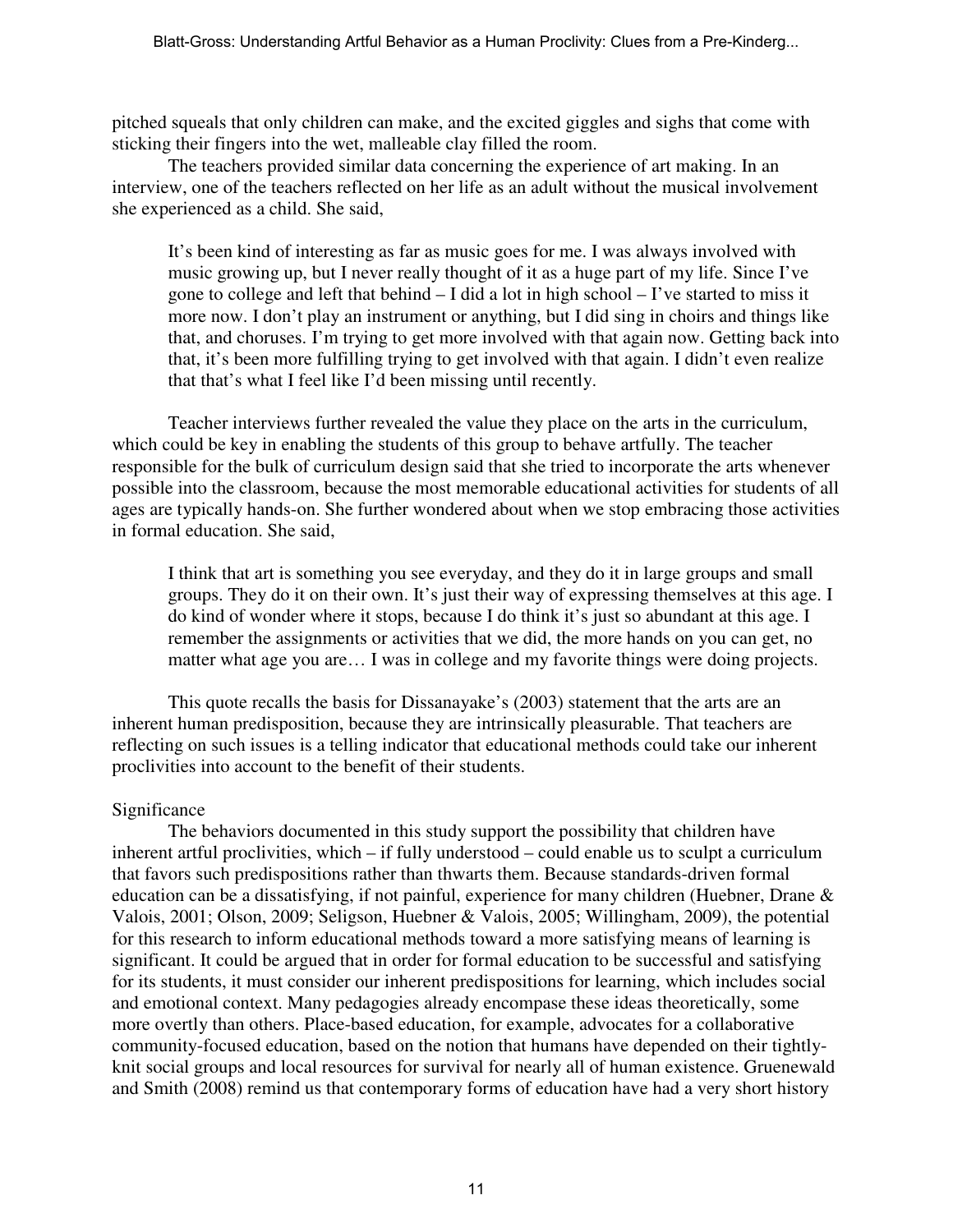compared to the long history of education. "Place-based education is both an old and a new phenomenon. All education prior to the invention of the common school was place-based. It is education as practiced in modern societies that has cut its ties to the local" (p. 1). Mark Graham (2007) extends the ideas proposed by Gruenewald and Smith to include aesthetic education and art making in his version of critical place-based art education. By utilizing this pedagogy, formal education can help us socially and contextually reengage, thereby embracing the historic tendencies of human beings.

Although not based on evolutionary science, Montessori and Reggio Emilio schools are among the many examples of experiential learning that integrate more active exploration of one's environment. The Montessori curriculum in particular is especially attuned to the inclusion of art in the classroom (Montessori, 1964). Dedicated to incorporating music into the Montessori classroom, Maria Montessori conveyed her conviction that the age of three to six is a peak learning period for musical education to her colleague Elise Braun Barnett. Barnett (1973) wrote,

But the rendition of a heard melody can occur only after 'understanding' through coordination of body movement and the music's movement – the rhythm – is experienced. Hearing music, then, is the necessary preparation for making music, and therefore daily 'concerts' are an integral part of the Montessori program. (p. vi.)

Montessori even designed specific instruments to cultivate children's musical skills (Faulmann, 1980). Although often criticized for its overly structured approach, the theory behind the Montessori method embraced creativity. "The creative arts have a definite place within the Montessori curriculum. The very fact that painting, for example, appeals to to the young child is proof enough of his need for freedom basic to creative self expression" (Montessori, 1965, p. 104).

Classrooms can only facilitate this active learning in the arts, however, by allowing the space and the freedom for students to move and make noise, a liberty the students had in the prekindergarten classroom I observed, but one that seems to diminish in conventional schools with the advancement of educational level. Dissanayake (2007) wrote of the incongruous nature of active children and physically restrictive schools:

Educators and others readers are invited to think of adolescent boys they know, for example, who seem more suited to hunting wooly mammoths or building a long house with their buddies than to learn algebra. Moreover, it is helpful to realize that for at least a quarter-of-a-million years people much like ourselves led fully human lives without reading, writing or arithmetic. It is not 'natural' to sit in school 6 to 8 hours a day (p. 994).

Clearly we need to continue teaching reading, writing and math skills in schools, but perhaps we can conceptualize the curriculum more broadly to incorporate our natural predispositions for learning. Schools can invite artful behaviors rather than discourage them. We can only imagine the failure that would have accompanied prehistoric men attempting to learn to hunt by sitting on their neatly aligned rocks and studiously listening to a lecture about hunting theory. Physical evidence suggests that these Paleolithic ancestors more likely understood hunting through experiential methods, including tracking the animal, experimenting with tools and weapons, participating in hunts, and possibly even through drawing and sculpting images of their prey.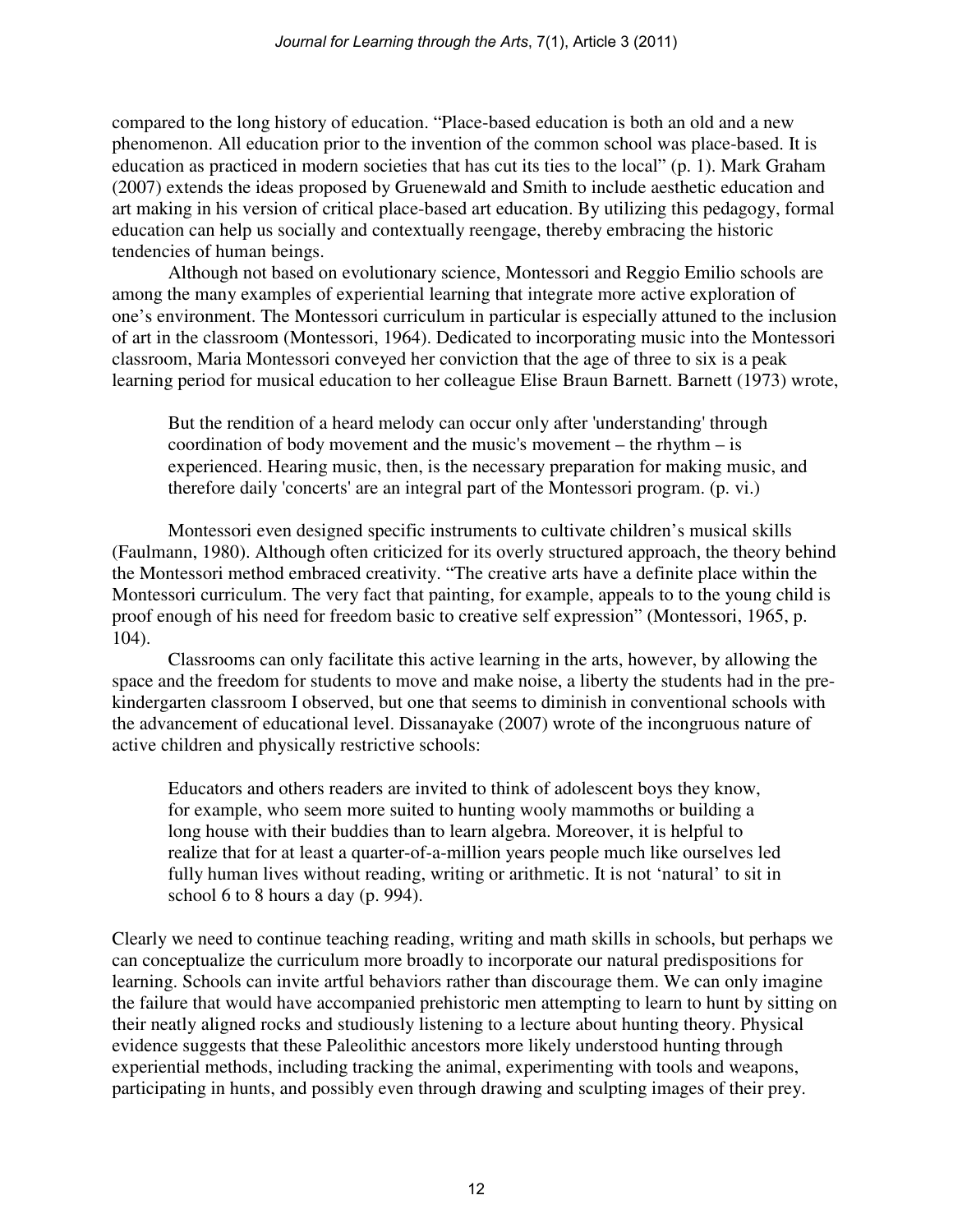Although art historians have not shown evidence for a definitive purpose for prehistoric cave art, the possibility that these images were used as teaching tools, for target practice or to ensure the survival of the herd has not been eliminated (Kleiner, 2009). Perhaps contemporary education can take a cue from our Paleolithic predecessors and incorporate both direct experience and art making into our curriculum.

 The potential for artful proclivities supports an experiential approach to learning as well as the integration of arts in our schools. Ultimately, art education can be a presuasive leader for meaningful, experiential education that fosters social bonds, emotional engagement and cognitive development.

#### **Conclusion**

The preponderance of spontaneous artful behaviors in this pre-kindergarten classroom suggests that artful behaviors may be an inherent part of human behavior, but this conclusion only begs the question of if and when these artful proclivities disappear. Do adults simply learn to control, divert or suppress such artful impulses? Or do we merely find more acceptable means for expressing our artfulness, such as gardening, scrap booking, wood working or even subtly tapping our pen rhythmically on the desk? In future research, I hope to address more explicitly the changes in children's artful behaviors and their perceptions and experiences of art as they move through elementary school and into adulthood.

That human beings around the globe have been making art for at least 30,000 years, suggests a need to understand why and how artful behavior has played (and can continue to play) such a vital role in the history of human life and education. Due to our inherent proclivities for learning, educators who understand human nature can better support the complex learning that has taken place among members of our species for thousands of years and potentially transfer such capacities for learning into the modern-day classroom. Therefore, being able to identify artful behavior as an inherent human proclivity has significant implications for the methods and curricula employed in mainstream American education and underscores the need for a more artfriendly pedagogy. Ultimately, if we can better understand and apply the role of artful behavior among humankind in general, and children in particular, our schools can better serve the needs of the many students who fill our classrooms.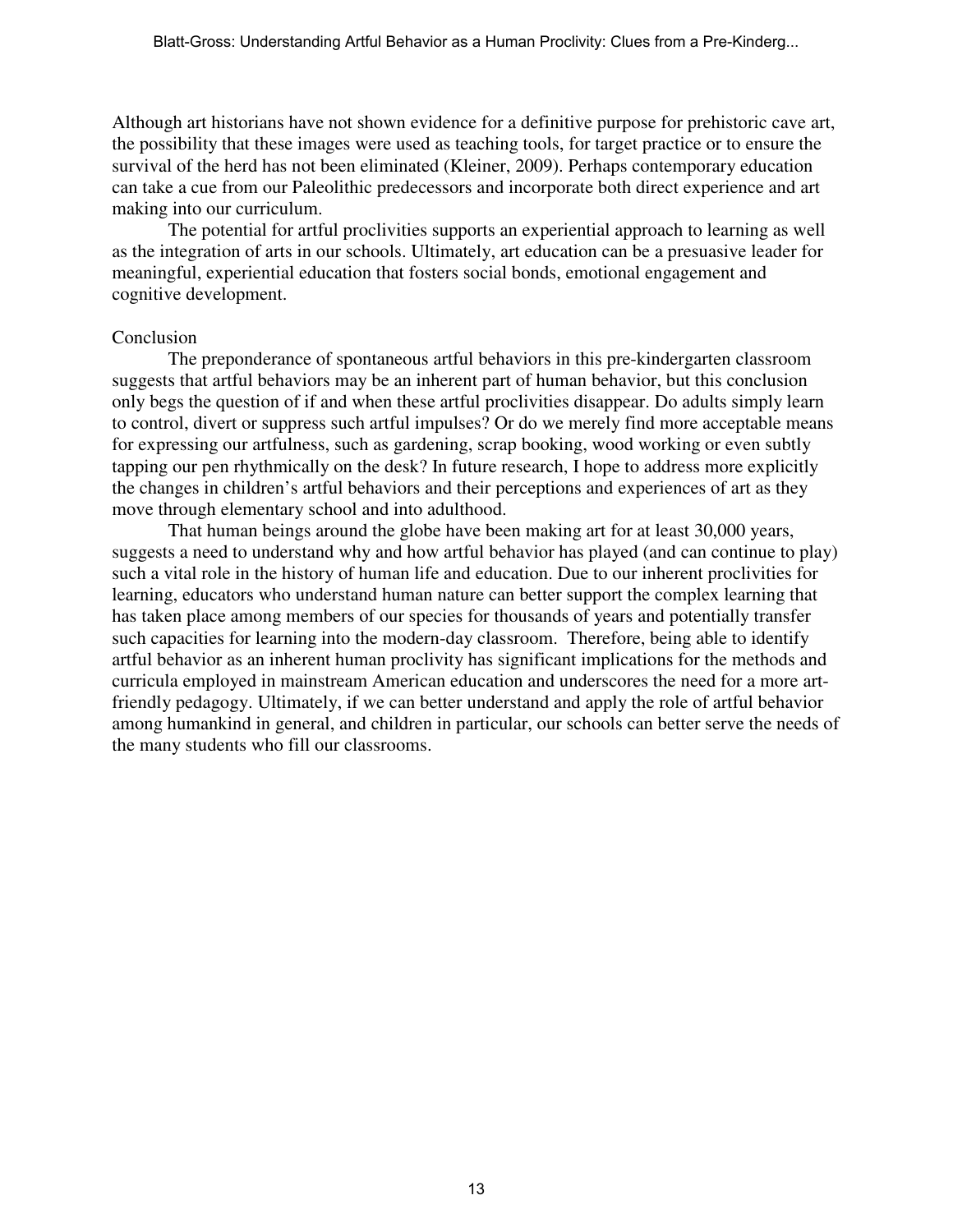#### References

Aiken, N. (1998). *The biological origins of art.* Westport, CT: Prager.

- Alland, A., Jr.. (1977). *The artistic animal: Inquiry into the biological roots of art.* Garden City, NY: Anchor Press/Doubleday.
- Alland, A., Jr.. (1989). Affect and aesthetics in human evolution. *The Journal of Aesthetics and Art Criticism*, 47(1), 1-14.
- Arnheim, R. (1969). *Visual thinking.* Berkley, Los Angeles, London: University of California Press.
- Barnett, E. B. (1973). *Montessori and music.* New York: Schocken Books.
- Bruner, J. (1986). *Actual minds, possible worlds*. Cambridge, MA: Harvard University Press.
- Carroll, N. (2004). Art and human nature. *The Journal of Aesthetics and Art Criticism,* 62(2), 95- 107.
- Center on Education Policy. (2007). *Choices, changes, and challenges: Curriculum and instruction in the NCLB era.* Washington, DC: Author. Retrieved on November 11, 2007 from http://www.cep-dc.org.
- Coote, J. & Shelton, A. (Eds.).(1992). *Anthropology and Aesthetics*. Oxford: Claredon Press.
- Cosmides, L. & Tooby, J. (1992). Cognitive adaptations for social exchange. In J.H. Barkow , L. Cosmides, & J. Tooby. (Eds.), *The adapted mind: Evolutionary psychology and the generation of culture.* Oxford: Oxford University Press.
- Coss, R.G. (1965). *Mood provoking visual stimuli: Their origins and applications*. Los Angeles: University of California Press.
- Dahlberg, K. (August 2006) 'The individual in the world the world in the individual': Towards a human science phenomenology that includes the social world. *The Indo-Pacific Journal of Phenomenology,* 6(special edition), 1-9.
- Dahlberg, K., Drew, N. & Nyström. M. (2001). *Reflective lifeworld research.* Lund, Sweden: Studentlitteratur.
- De Sousa, R. (2004). Is art an adaptation? Prospects for an evolutionary perspective on beauty. *The Journal of Aesthetics and Art Criticism*, (62)2, 109-118.
- Dewey, J. (1902/1991). *The school and society and the child and the curriculum.* Chicago: University of Chicago press.
- Dewey, J. (1934). *Art as experience.* New York: Penguin Group.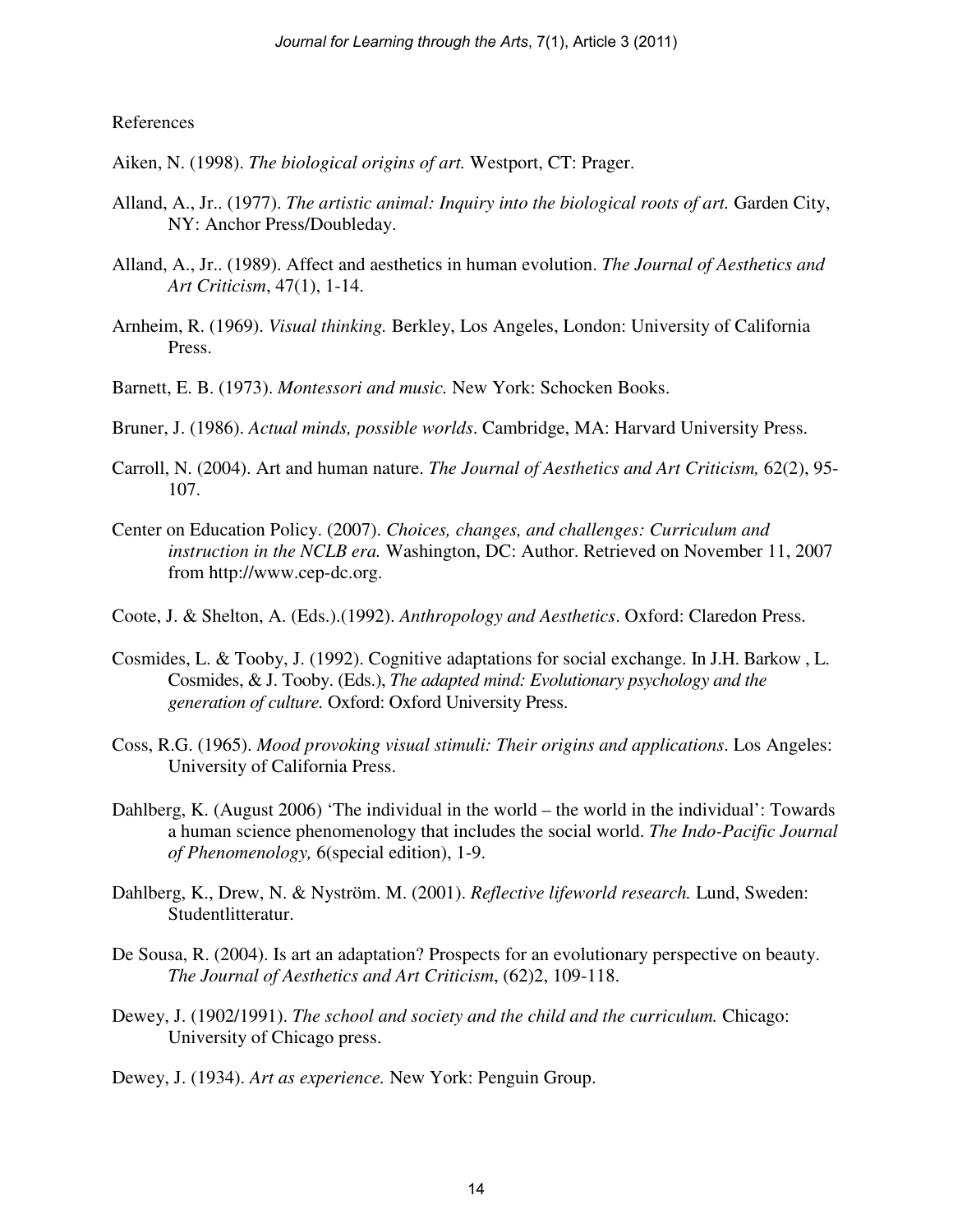Dissanayake, E. (1988). *What is art for?* Seattle: University of Washington Press.

- Dissanayake, E. (1995). *Homo Aestheticus: Where art comes from and why.* Seattle: University of Washington Press.
- Dissanayake, E. (1999). "Making Special" An undescribed human universal and the core of a behavior of art. In B. Cooke & F. Turner. (Eds.), *Biopoetics: Evolutionary explorations in the arts* (pp. 27-46). Lexington, KT: International Conference on the Unity of the Sciences
- Dissanayake, E. (2000). *Art and intimacy: How the arts began.* Seattle: University of Washington Press.
- Dissanayake, E. (2003). Art in global context: An evolutionary/functionalist perspective for the 21st century. *International Journal of Anthropology,* 18(4), 245-258.
- Dissanayake, E. (2007a). In the beginning: Pleistocene and infant aesthetics and  $21<sup>st</sup>$ -century education in the arts. In L. Bresler (Ed.), *International Handbook of Research in Arts Education*. New York: Springer.
- Dissanayake, E. (2007b). What art is and what art does: An overview of contemporary evolutionary hypotheses. In C. Martindale, P. Locher & V.M. Petrov, (Eds.), *Evolutionary and neurocognitive approaches to aesthetics, creativity and the arts* (pp. 1- 14). Amityville, NY: Baywood Publishing Company.
- Dissanayake, E. (2008). The arts after Darwin: Does art have an origin and adaptive function? In K. Zijlmans & W. van Damme (Eds.), *World art studies: Exploring concepts and approaches* (pp. 241-263). Amsterdam: Valiz.
- Donald, M. (2006). Art and cognitive evolution. In M. Turner (Ed.), *The artful mind: Cognitive science and the riddle of human creativity* (pp. 3-20). Oxford: Oxford University Press.
- Dunbar, R. (1993). Coevolution of neocortical size, group size and language in humans. *Behavioral and Brain Sciences, 16* (4), 681-735.
- Dunbar, R. (1996). *Grooming, gossip and the evolution of language.* London: Faber and Faber.
- Dunbar, R. (2003). The social brain: Mind, language, and society in evolutionary perspective. *Annual Review of Anthropology, 32*(2003), 163-181.
- Dunbar, R. (2007). The social brain hypothesis and its relevance to social psychology. In J.P. Forgas, M.G. Haselton & W. von Hippel (Eds.), *Evolution and the social mind: Evolutionary psychology and social cognition* (pp. 21-31). New York: Psychology Press.
- Dutton, D. (2009). *The art instinct: Beauty, pleasure and human evolution*. New York: Bloomsbury Press.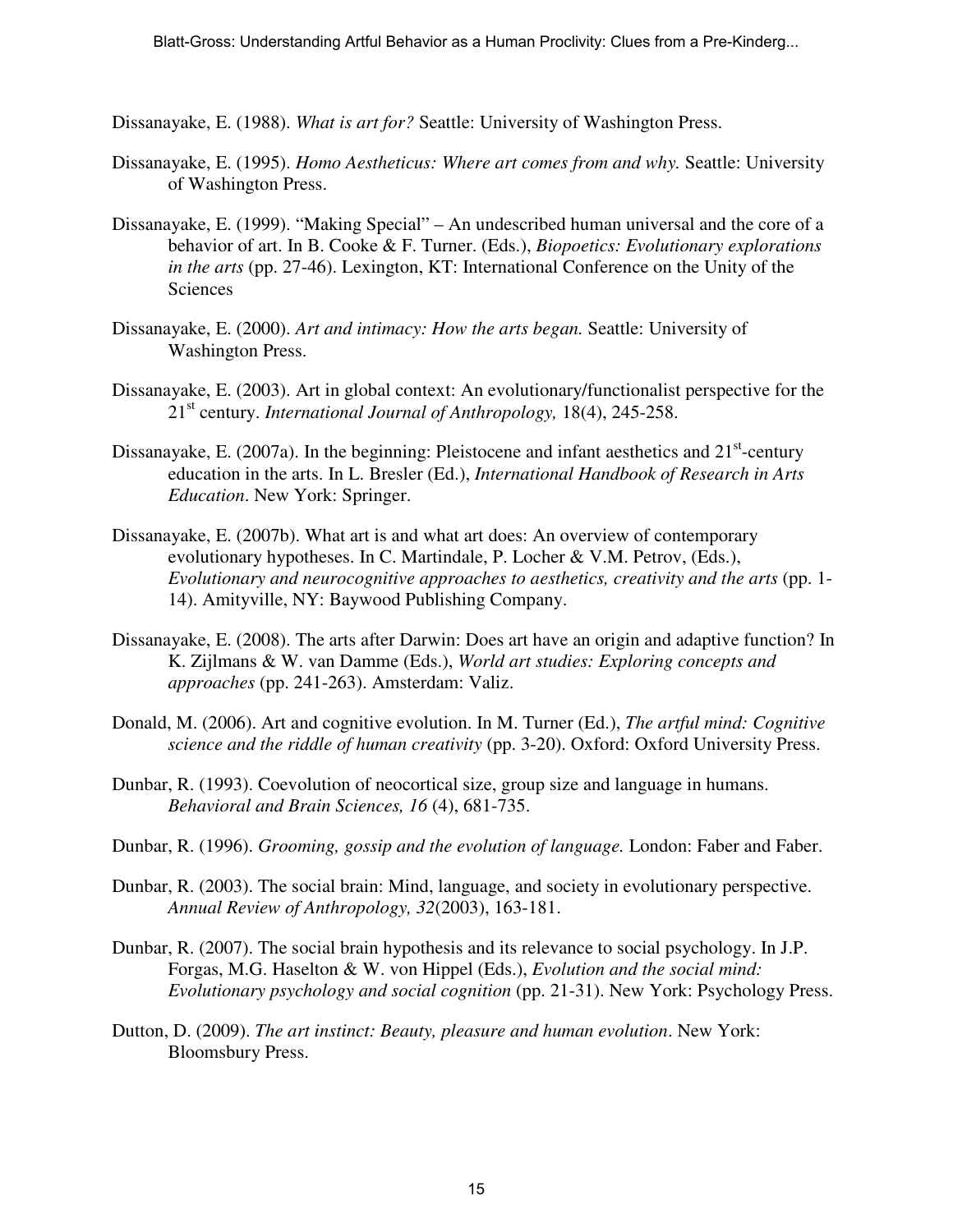- Efland, A.D. (2002). *Art and cognition: Integrating the visual arts in the curriculum.* New York: Teachers College Press.
- Eibl-Eibesfeldt, I. (1988). The biological foundation of aesthetics. In I. Rentschler, B. Herzberger & D. Epstein. (Eds.), *Beauty and the brain: Biological aspects of aesthetics*  (pp. 29-68)*.* Basel: Birkhauser Verlag.
- Eisner, E. (1997). The state of art education today and some potential remedies: A report to the National Endowment for the Arts. *Art Education,* 50(1), 27-28, 61-72.
- Eisner, E. (2002). *The arts and the creation of mind.* New Haven, CT: Yale University Press.
- Epstein, D. (1988). Tempo relations in music: A universal? In I. Rentschler, B. Herzberger & D. Epstein. (Eds.), *Beauty and the brain: Biological aspects of aesthetics.* Basel: Birkhauser Verlag.
- Faulmann, J. (1980, May). Montessori and music in early childhood.*Music Educators Journal, 66* (9). 41-43.
- Feist, G. & Brady, T. (2004). Openness to experience, non-conformity, and the preference for abstract art. *Empirical Studies of the Arts*, 22(1), 77-89.
- Feist, G.J. (2007). An evolutionary model of artistic and musical creativity. In C. Martindale, P. Locher & V.M. Petrov, (Eds.), *Evolutionary and neurocognitive approaches to aesthetics, creativity and the arts*. Amityville, NY: Baywood Publishing Company.
- Froebel, F. (1826/1903). *The education of man*. New York: D. Appleton and Company.
- Givón, T. & Young, P. (2002). Cooperation and interpersonal manipulation in the society of intimates. In M. Chibatani (Ed.), *The grammar of causation and interpersonal manipulation* (pp. 23-56). Amsterdam: John Benjamins.
- Golomb, C. (1992). *The child's creation of the pictorial world.* Berkley, CA: University of California Press.
- Golomb, C. (1993). Art and the young child: Another look at the developmental question. *Visual Arts Research, 19*. 1-15.
- Graham, M. (2007). Art, ecology, and art education: Locating art education in a critical placebased pedagogy. *Studies in Art Education,* 48(4), 357-391.
- Gruenewald, D.A. & Smith, G.A. (Eds.). (2008). *Place-based education in the global age: Local diversity.* New York: Taylor & Francis Group.
- Heidegger, M. (1962). *Being and time* (J. Macquarrie and E. Robinson, Trans.). New York: Harper and Row.
- Huebner, E.S., Drane,W. & Valois, R.F. (2001). Levels and Demographic Correlates of Adolescent Life Satisfaction Reports. *School Psychology International,* 21(3), 281-292.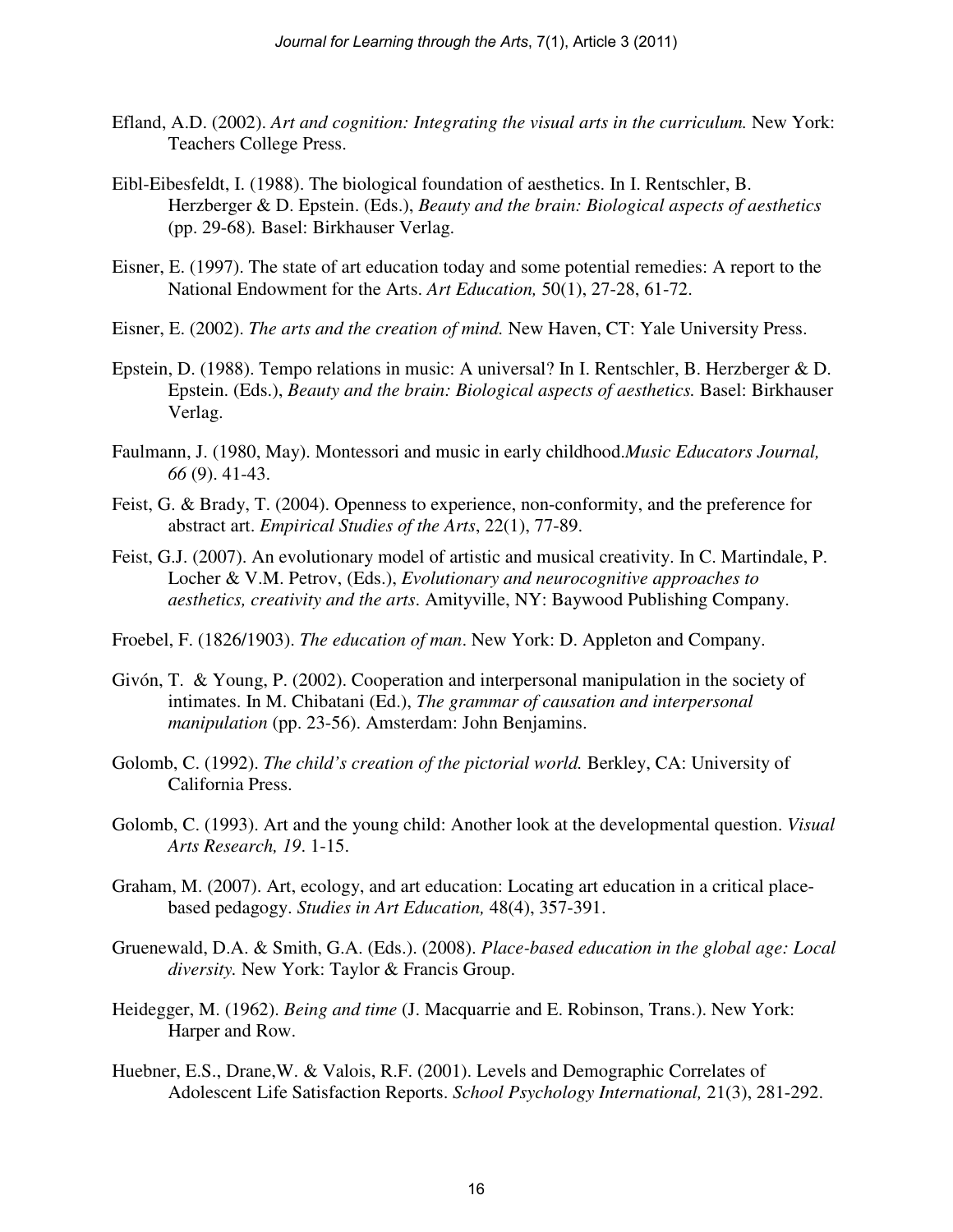- Husserl, E. (1964). *The idea of phenomenology* (W.P. Alston & G. Nakhnikian, Trans.). The Hague, Netherlands: Martinus Nijhoff.
- Husserl, E. (1976). *Ideas: General Introduction to pure phenomenology* (W. Gibson, Trans.). New York: Humanities Press. (Original work published 1931)
- Iacoboni, M. (2005). Understanding others: Imitation, language, empathy. In S. Hurley & N. Chater (Eds.), *Perspectives on imitation: From mirror neurons to memes* (pp.77-99). Cambridge, MA: MIT Press.
- Iacoboni, M. (2007). The quiet revolution of existential neuroscience. In E. Harmon-Jones & P. Winkielman (Eds.), *Social neuroscience: Integrating biological and psychological explanations of social behavior* (pp. 439-453)*.* New York: The Guilford Press.
- Iacoboni, M. (2008). *Mirroring People: The New Science of How We Connect with Others.* New York: Farrar, Straus, & Giroux.
- Immordino-Yang, M.H. & Damasio, A. (2007). We feel, therefore we learn: The relevance of affective and social neuroscience to education. *Mind, Brain, and Education,* 1(1), 3-10.
- Immordino-Yang, M.H. (2008). The smoke around mirror neurons: Goals as sociocultural and emotional organizers of perception and action in learning. *Mind, Brain and Education, 1*(1), 3-10.
- Kellogg, R. (1955). *What children scribble and why*. Palo Alto, CA: National Press Books.
- Kellogg, R. (1969). *Analyzing children's art*. Palo Alto, CA: Mayfield.
- Kellogg, R. (1969). *Analyzing Children's art*. Palo Alto, CA: Mayfield.
- Key, C.A. & Aiello, L.C. (1999). The evolution of social organization. In R. Dunbar, C. Knight & C. Power (Eds.), *The evolution of culture: An interdisciplinary view* (pp. 15-33). New Brunswick, NJ: Rutgers University Press.
- Koroscik, J.S. (1997, March/April). The intellectualization of American arts education policy. *Arts Education Policy Review,* 98(4), 2-13.
- Lowenfeld, V. (1947). *Creative and mental growth.* New York: Macmillan Publishing Company.
- Lowenfeld, V. (1952). *The nature of creative activity: Experimental and comparative studies of visual and non-visual sources of drawing, painting, and sculpture by means of the artistic products of weak sighted and blind subjects and of the art of different epochs and cultures.* London: Routledge & Kegan Paul Ltd.

Lowenfeld, V. (1987). *Creative and mental growth.* New York: Macmillan Publishing Company.

Luquet, G. (1913). *The drawings of a child*. Paris: Alcan.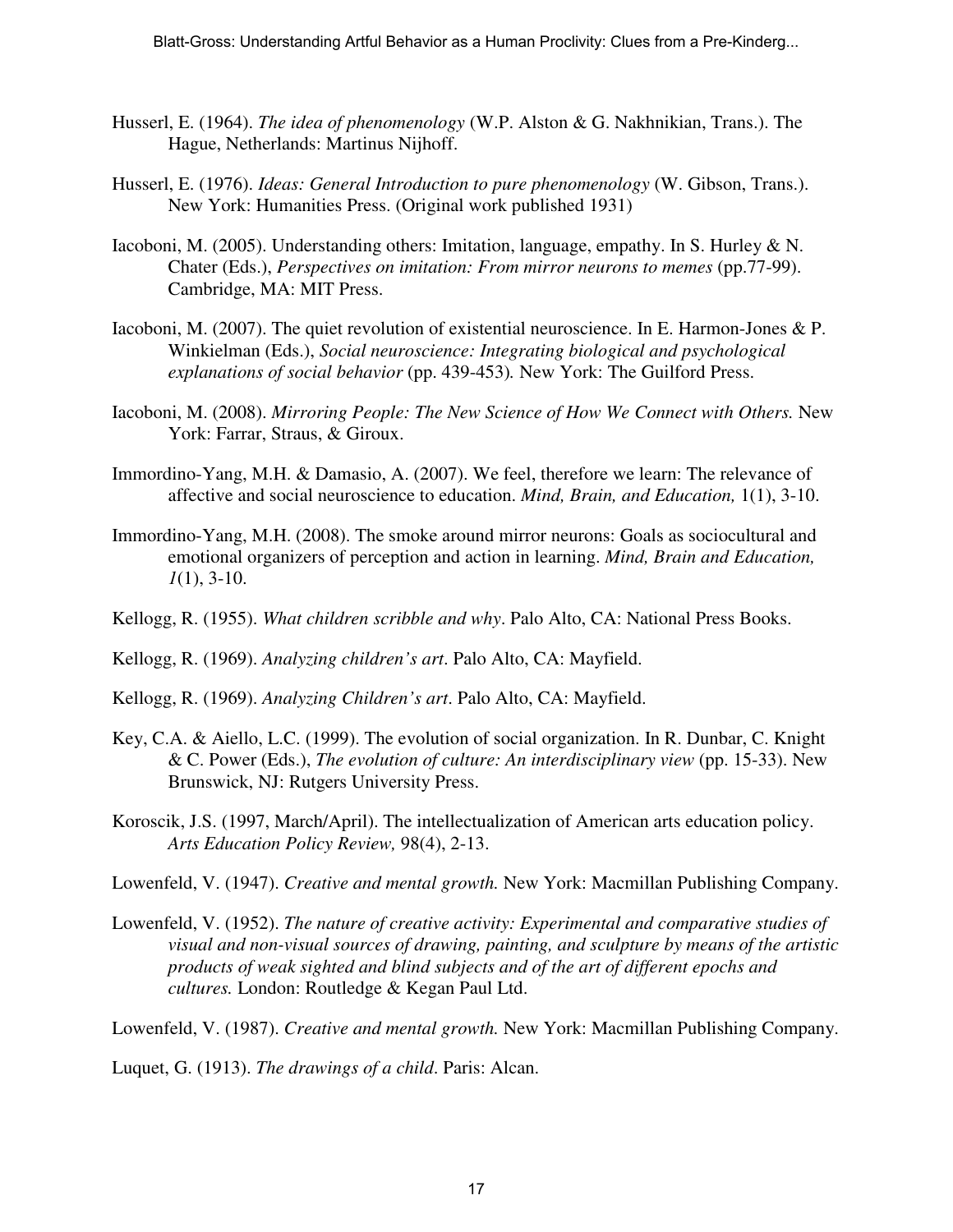- Martindale, C., Locher, P. & Petrov, V.M. (Eds.), (2007). *Evolutionary and neurocognitive approaches to aesthetics, creativity and the arts*. Amityville, NY: Baywood Publishing Company.
- Merleau-Ponty, M. (1981). *Phenomenology of perception* (C. Smith, Trans.). London: Routledge & Kegan Press.
- Merleau-Ponty. M. (1964). *The primacy of perception* (J. M. Edie, Trans.). Evanston, IL: Northwestern University Press.
- Merleau-Ponty. M. (1968). The v*isible and the invisible* (C. Lefort, Ed., A. Lingis, Trans.). Evanston, IL: Northwestern University Press.
- Montessori, M. (1964). *The Montessori method.* Cambridge, MA: Robert Bentley, Inc.
- Montessori, M. (1965). *A Montessori handbook; "Dr. Montessori's own handbook."* (Orem, R.C., Ed.). New York: G.P. Putnam's Sons.
- Mithen, S. (1996). *The prehistory of the mind: A search for the origins of art, religion and science.* London: Thames and Hudson.
- Mumford, L. (1926). The Child as Artist. *The New Republic,* June 30, 165-67.
- Olson, K. (2009). *Wounded by school: Recapturing the joy in learning and standing up to old school culture.* New York: Teachers College Press.
- Ramachandran, V. S. (2004). *A brief tour of human consciousness: From impostor poodles to purple numbers*. New York: Pi Press.
- Ramachandran, V.S. & Hirstein, W. (1999). The science of art: A neurological theory of aesthetic experience. *Journal of Consciousness Studies, 6*(6-7), 15-51.
- Ramachandran, V.S. (2000). Mirror neurons and imitation learning as the driving force behind "the great leap forward" in human evolution. http://www.edge.org/documents/archive/edge69.html
- Sarason, S.B. (1990). *The challenge of art to psychology.* New Haven, CT: Yale University Press.
- Schaefer-Simmern, H. (1950). *The unfolding of artistic activity: Its basis, process and implications*. Berkley, CA: University of California Press.
- Seidman, I. (2006). *Interviewing as qualitative research: A guide for researchers in Education and the Social Sciences,* 3rd ed. New York: Teachers College Press.
- Seligson, J.L., Huebner, E.S., & Valois, R.F. (2005). An investigation of a brief life satisfaction scale with elementary school children. *Social Indicators Research*, 73, 335-374.Solso, R.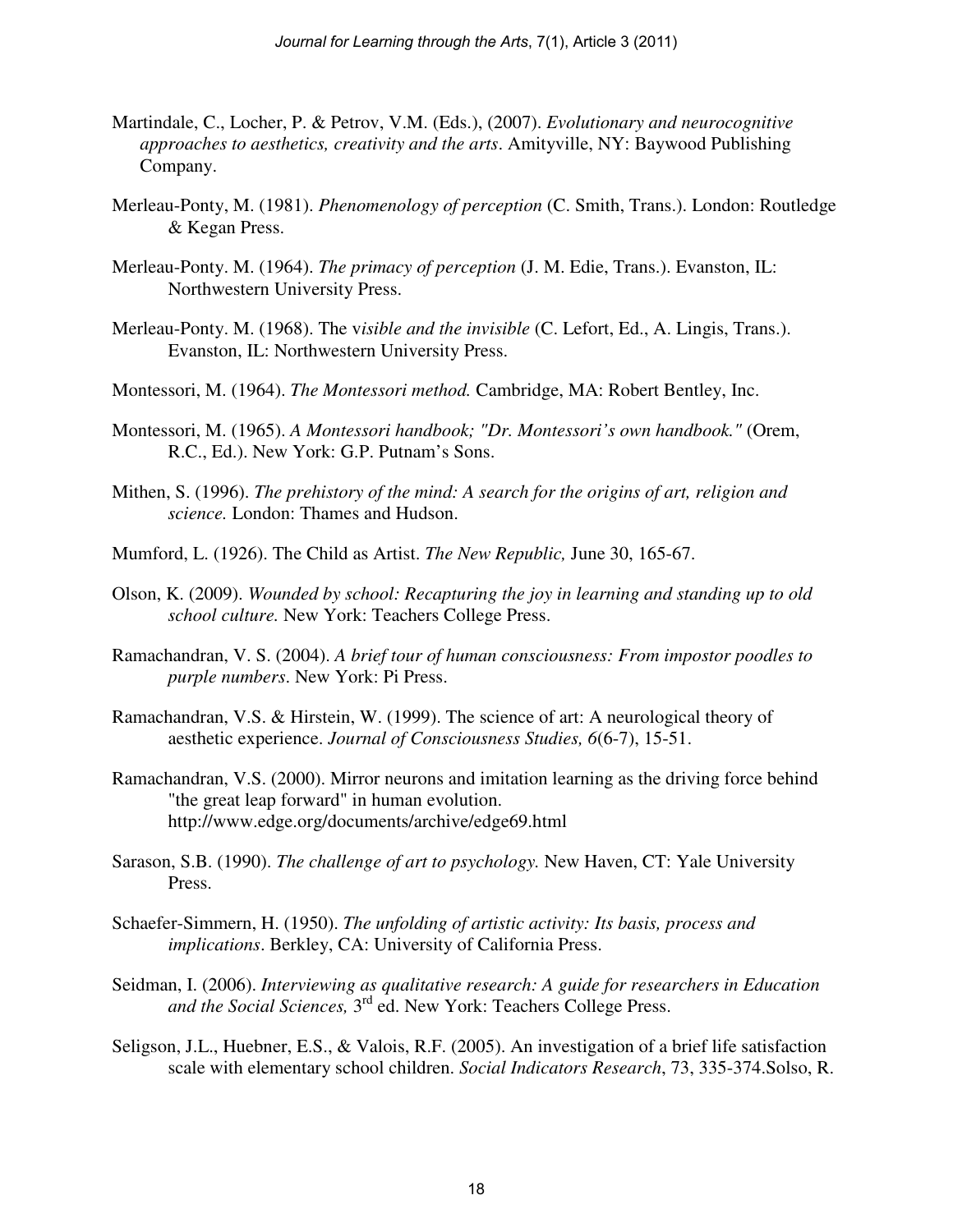(2003). *The psychology of art and the evolution of the conscious brain.* Cambridge, Mass.: MIT Press.

- Smith, C.U.M. (2005). Evolutionary neurobiology and aesthetics. *Perspectives in Biology and Medicine, 48*(1), 17-30.
- Solso, R. (2003). *The psychology of art and the evolution of the conscious brain.* Cambridge, Mass.: M.I.T. Press.
- Storbeck, J. & Clore, G.L. (2007). On the interdependence of cognition and emotion. *Cognition and Emotion, 21*(6), 1212-1237.
- Streb, J.H. (1984). Thoughts on phenomenology, education, and art. *Studies in Art Education*, 25(3), 159-166.
- Sully, J. (1896). *Studies of Childhood.* New York: D. Appleton.
- Thomlinson, R.R. (1934). *Picture Making by Children*. London: The Studio.
- Thompson, C.M. & Bales, S. (1991). "Michael doesn't like my dinosaurs": Conversations in a preschool art class. *Studies in Art Education, 33*(1), 43-55.
- Trevarthen, C. (1995). Mother and baby -- Seeing artfully eye to eye. In R. Gregory, J. Harris, P. Heard, & D. Rose. (Eds.), *The artful eye*. Oxford: Oxford University Press.
- Turner, F. & Pöppel, E. (1988). Metered poetry, the brain and time. In I. Rentschler, B. Herzberger & D. Epstein. (Eds.), *Beauty and the brain: Biological aspects of aesthetics* (pp. 71-90)*.* Basel: Birkhauser Verlag.
- Turner, F. & Pöppel, E. (2001). The neural lyre: Poetic meter, the brain and time. *Poetry Magazine*. Retrieved November 23, 2008 from http://www.cosmoetica.com/B22- FT2.htm.
- Turner, F. (1999). An ecopoetics of beauty and meaning. In B. Cooke & F. Turner (Eds.), *Biopoetics: Evolutionary explorations in the arts.* Lexington, KY: ICUS.
- Van Manen, M. (1990). *Researching lived experience.* New York: State University of New York Press.
- Voland, E. & Grammer, K. (Eds.). (2003). *Evolutionary Aesthetics*. New York: Springer.
- Voland, E. & Grammer, K. (Eds.). (2003). *Evolutionary Aesthetics*. New York: Springer.
- Vygotsky, L. (1987). *Thought and language* (A. Kozulin, Ed.). Cmbridge, MA: MIT Press.

Vygotsky, L. S. (1971). *Psychology of art.* Cambridge, MA: M.I.T. Press.